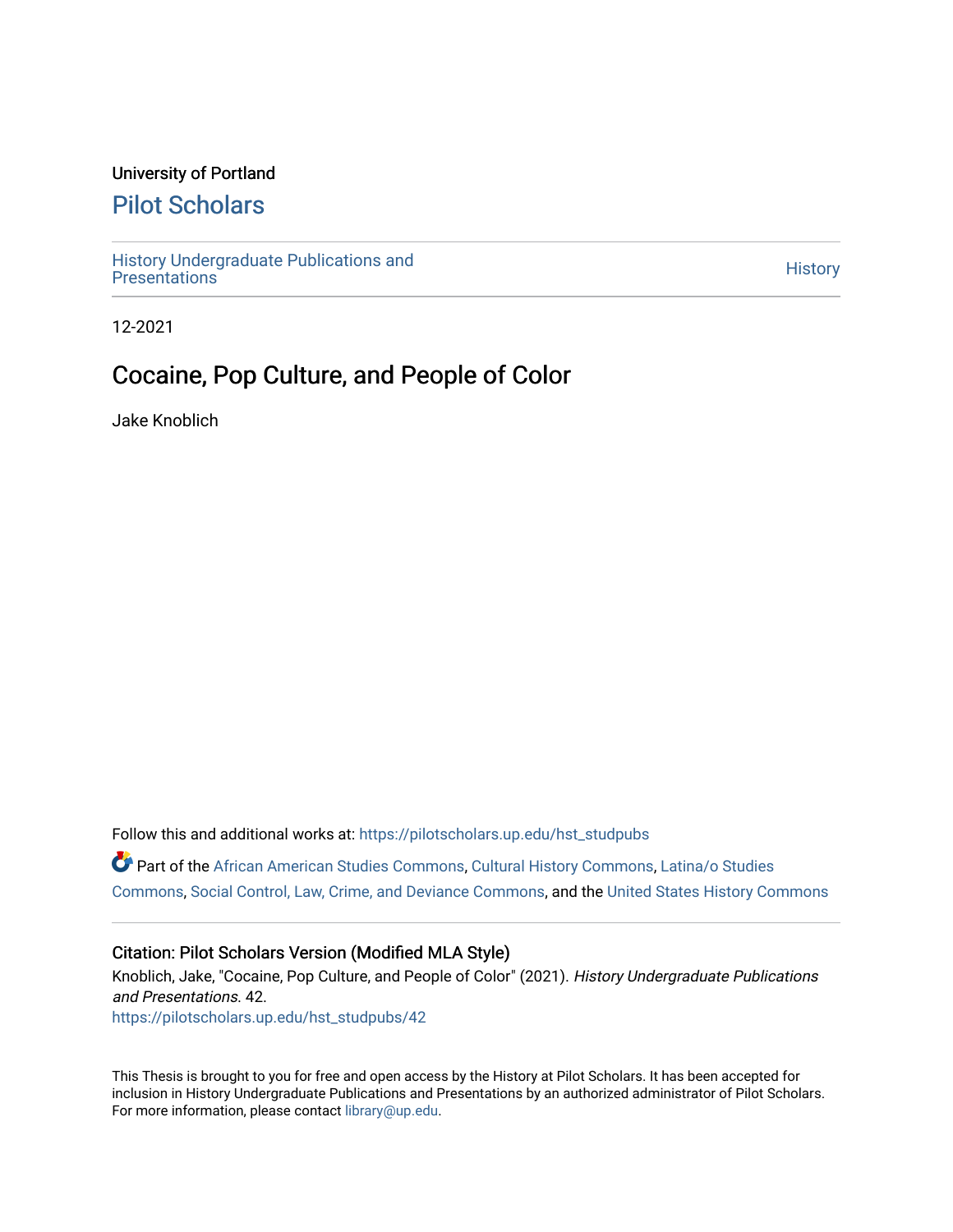Cocaine, Pop Culture, and People of Color

By

Jake Knoblich

Submitted in partial fulfillment of the requirements for the degree of

Bachelor of Arts in History

University of Portland

December 2021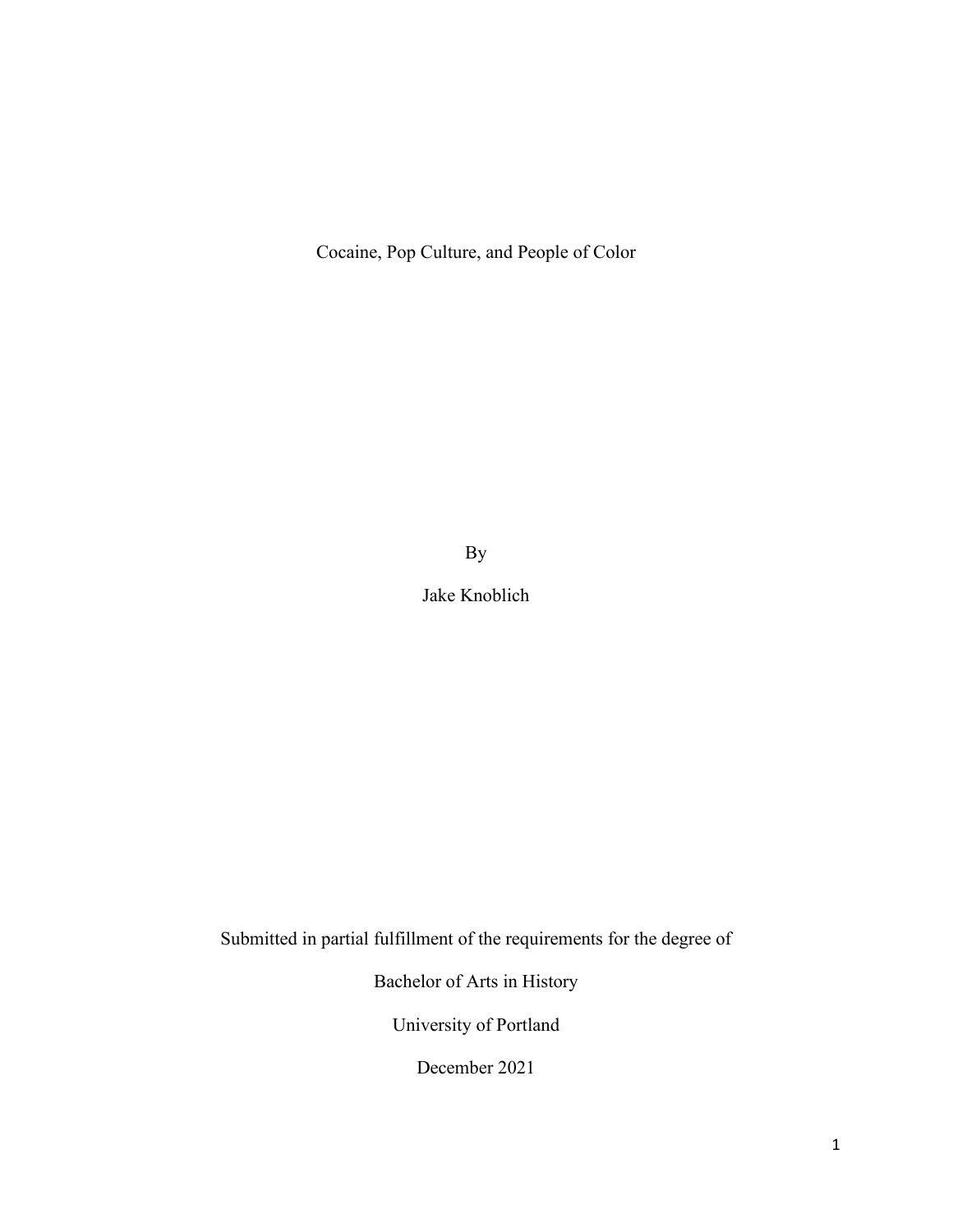Cocaine: a glamour drug in powder form that helped shape 1980s Miami into a party city and when in the form of a rock, built the image of violence, crime, and despair. When examining both the powder form of cocaine, and it's cheaper version that was cooked down into the form of a rock, a racial disparity was formed and made permanent by the US crime bill of 1986. Part of the reason as to why cocaine is so well known is because of its impact on various forms of pop culture whether it be in print or televised news, the impact on US laws, and on television and movies. In this paper the examination of cocaine's impact on people of color through the lens of pop culture will be provided through points of view from journalists, reporters, filmmakers, and interviews.

Beginning to gain notoriety in the 1970s with the disco era, cocaine is seen through the growth of the party atmosphere. It wouldn't be until 1976 that Colombia would shift its focus from marijuana production to cocaine due to the vast difference in profits made from cocaine. The coca leaf grows almost exclusively in both northern and western South America in mountainous regions making Colombia the perfect location for production. <sup>[1](#page-2-0)</sup> When it comes to pricing, cocaine was one of the more expensive drugs at the time of its growth in popularity but due to such a mass production, the value has dropped from \$600 a gram in the 1980s to \$20-25 today.[2](#page-2-1) It seemed like there were daily drug busts in Miami, shootings by Colombian and Cuban drug dealers in a war over turf provided the people of Miami the fear that the war was coming to them. These events are covered in shows such as *Miami Vice* and the film *Scarface* and become synonymous with cocaine for the violence crime world that encompassed the drug*.*

With the heavy influx of cocaine entering the United States and the price dropping down, there was more than enough to go around by the early 1990s. This lead to the creation of 'crack'

<span id="page-2-0"></span><sup>&</sup>lt;sup>1</sup> Dermot O'Connor, "The Political Economy of Colombia's Cocaine Industry", Papel Politico, (2009) pp. 81-106

<span id="page-2-1"></span><sup>2</sup> Nick Hazell, "Cheap Cocaine: It's a 'Social Thing'", *ABC News,* (2009).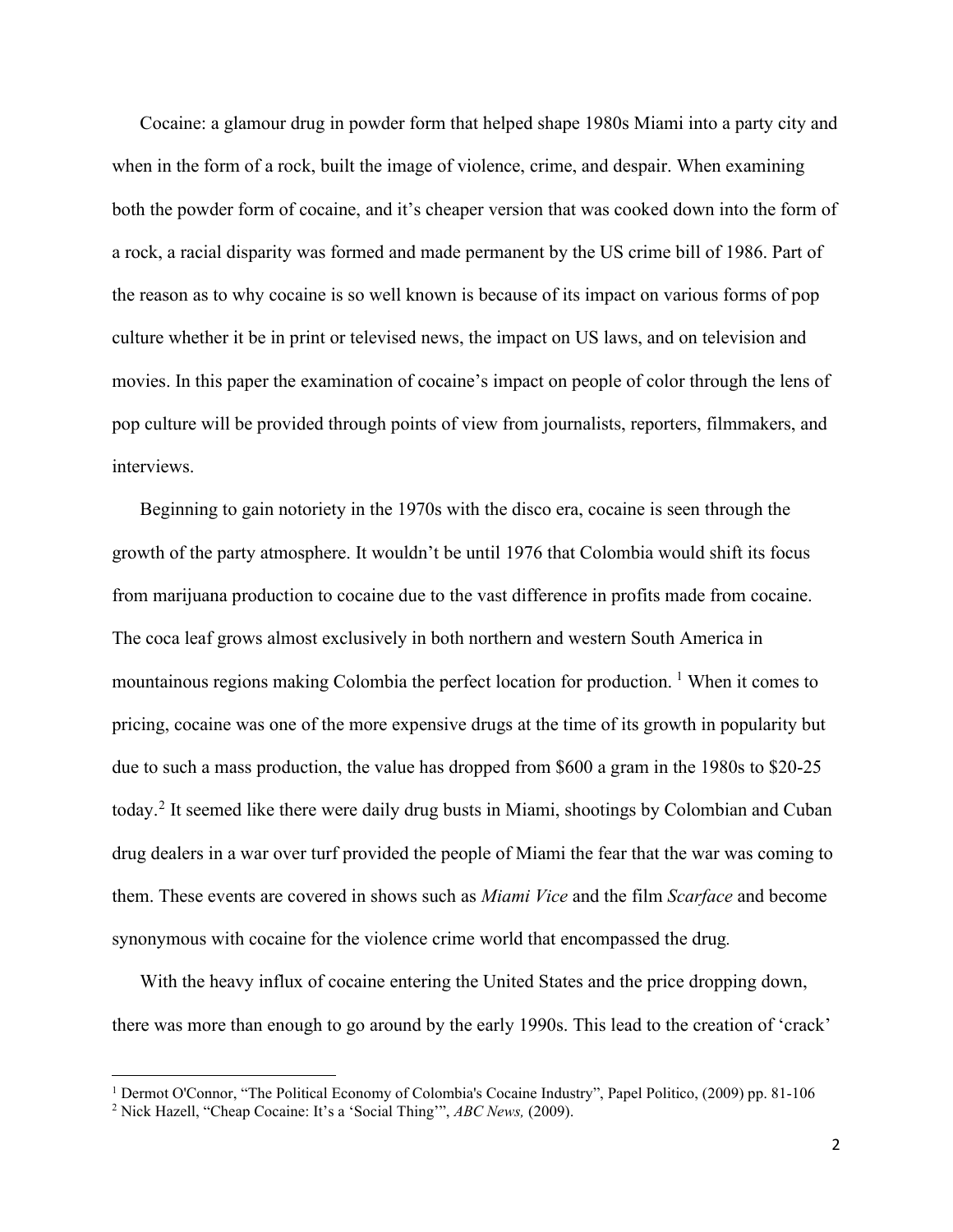which is a smokable form of cocaine. This was an even cheaper form of cocaine and used more by African Americans and Hispanics because both ethnicities were in lower socioeconomic standings and couldn't afford the more expensive form.<sup>[3](#page-3-0)</sup> With a more universal usage of the drug affecting everyone, the United States signed the crime bill of 1986 that sought to punish those that used or distributed various drugs. This bill created the 100:1 disparity between crack and cocaine. The possession of 5g of crack received 5 years in prison while one had to possess 500g of cocaine to receive the same 5-year sentence.<sup>[4](#page-3-1)</sup> The targeted group of this bill was to punish African Americans and Latin Americans since they were the predominant user of crack. This is covered in the news through the topic of sports as crack impacted it as well as leading to gang violence and racial discrimination. Both of those topics will be demonstrated in both TV broadcasts and print as well as films like *Boyz n the Hood* and *Straight Outta Compton*.

#### **Part 1: Latin Americans and Cocaine**

When examining the connection between cocaine and Latin Americans through the scope of pop culture, the examination through the news and political cartoons, movies, and television will provide points of view ranging from firsthand accounts, reporters in the field, journalists, as well the episodes and movies reflecting these perspectives. To begin, the start will focus on 'cocaine cowboys' and their coverage in the news.

**News: Cocaine Cowboys and Cocaine Distribution in Miami.** It is 1979, just after 2:00 in the afternoon, broad daylight, and armed hitmen get out of a phony delivery van with the marking "Happy Time Complete Party Supply". Armed with automatic submachine guns, the

<span id="page-3-0"></span><sup>3</sup> Joseph J Palamar et al. "Powder cocaine and crack use in the United States: an examination of risk for arrest and socioeconomic disparities in use." *Drug and alcohol dependence* vol. 149 (2015): 108-16. doi:10.1016/j.drugalcdep.2015.01.029

<span id="page-3-1"></span><sup>4</sup> Public Law 99-570 (1986) 3207-3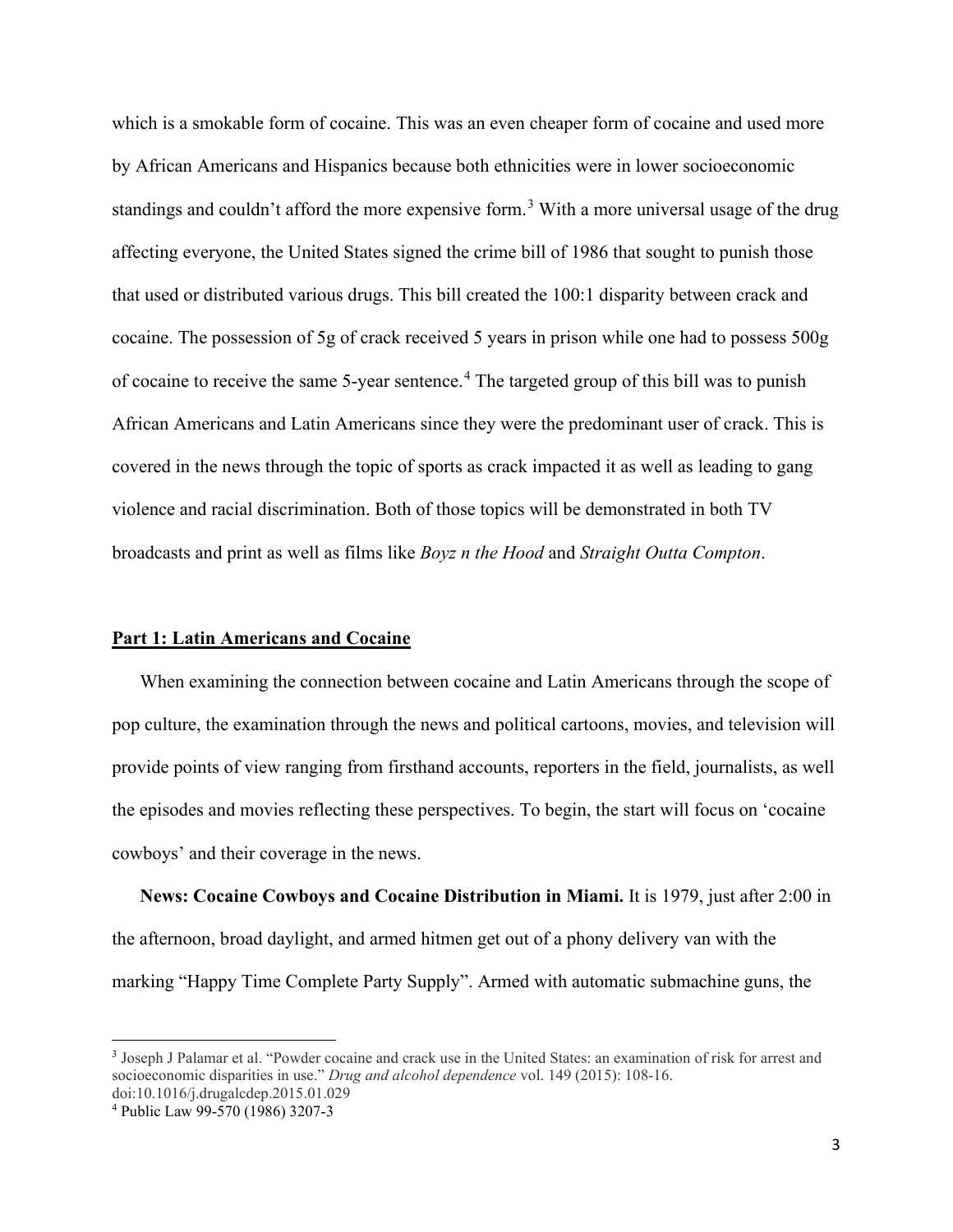hitmen strut out of the van and spot their target in Crown liquors at the Dadeland Mall; German-Jimenez Panesso and his bodyguard. They open fire in a wild west like shootout hitting and killing their two targets and wounding two innocent bystanders in the crossfire.<sup>[5](#page-4-0)</sup> Bolting back into the van, they drive away and ditch it at the far end of the mall. Upon investigation, police "described the van as a "war wagon" after an arsenal of firearms and bulletproof vests were discovered inside."<sup>[6](#page-4-1)</sup> Panesso lay dead in a pool of blood on the floor, once a major figure in the drug trafficking trade, now just another statistic in the rising murder rate of Miami. One officer dubbed the scene as the work of "cocaine cowboys".[7](#page-4-2)

This wasn't the beginning or the end of the coverage of homicides and shootouts in South Florida. This shooting happened on July 11<sup>th</sup> in 1979 and was a retaliation kill for a previous turf war involving German-Jimenez Panesso. *The Washington Post* reported that "A black Audi came roaring down a turnpike, a Latino hanging out a window and wildly emptying a .45-cal. submachine gun at a Pontiac."<sup>[8](#page-4-3)</sup> The two vehicles both come to a halt and more automatic gunfire ensues. When the police arrive, Jaime Suescun, a Colombian, lay dead at the scene in the Audi along with powder white cocaine in the trunk.<sup>[9](#page-4-4)</sup> The vehicle's registration belonged to German Jimenez Panesso who will meet his demise at the Dadeland Mall.

In this article, there is much detail on the shootings between both Cubans and Colombians as a result of the cocaine turf wars. An officer compared the two victims at the Dadeland Mall to "Swiss cheese" because they were shot so many times. But it also goes into detail about the type of shooting. Similar to a wild west like shootout, bullets are flying all around in an effort to hit

<span id="page-4-0"></span><sup>5</sup> Brian Hamacher, "'Dadeland Mall Massacre': Thursday Marks 40th Anniversary of Infamous 'Cocaine Cowboys' Shootout". *NBC Miami* (2019).

<span id="page-4-2"></span><span id="page-4-1"></span> $6$  Ibid.

<sup>7</sup> "The Cocaine Wars…"*, The Washington Post*. (1979). 8 Ibid.

<span id="page-4-3"></span>

<span id="page-4-4"></span><sup>&</sup>lt;sup>9</sup> Ibid.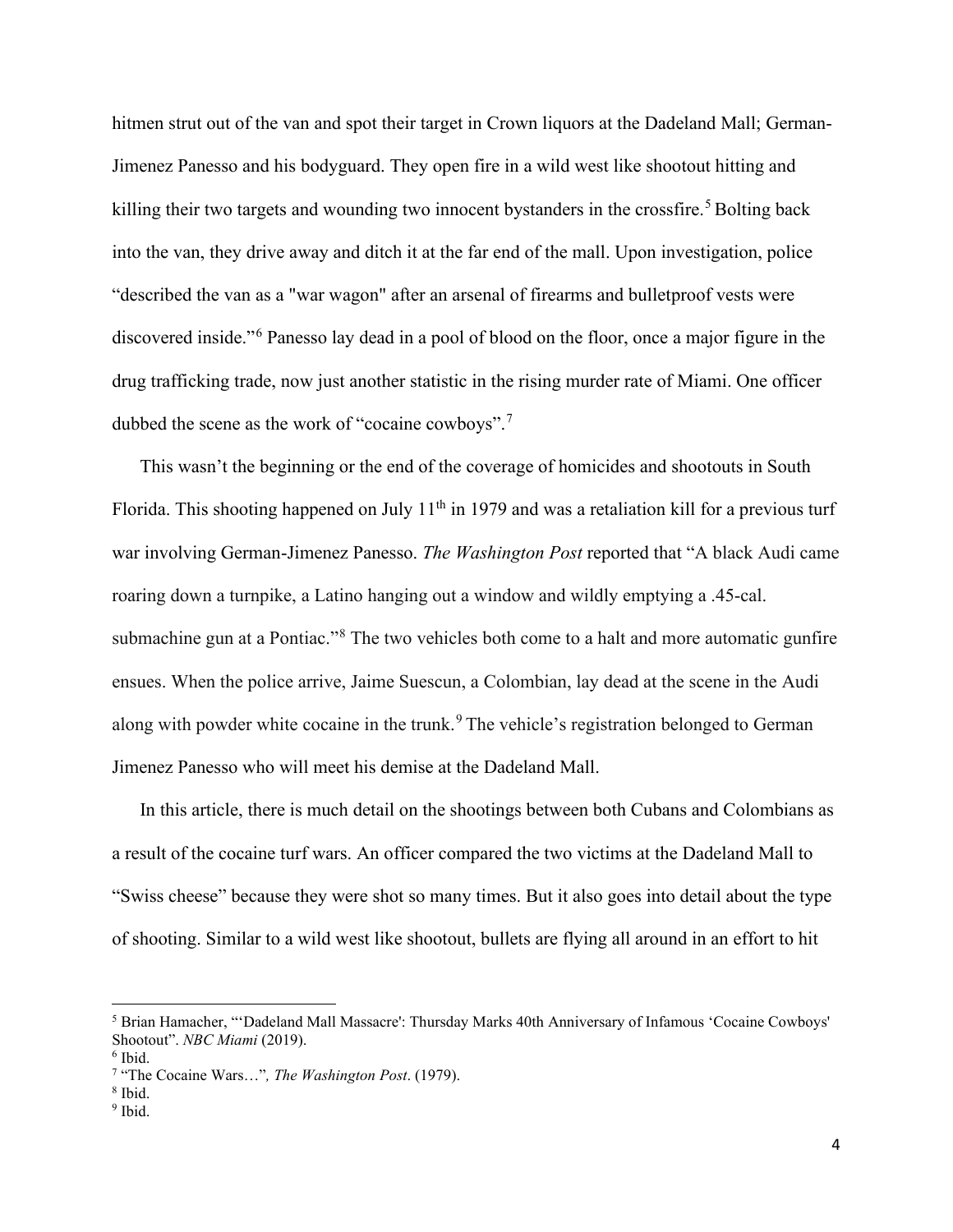their target. Stray bullets hit two innocent people as a result of this due to them doing what they can to kill their targets and no regard for the others around them.

Violent news stories taking over the evening news and morning papers will only increase. When examining this, *The Washington Post* stated that from January 1<sup>st</sup> to mid-July, there were "132 killings reported in the first half of 1979, they tied 37 to drug trafficking." And that in Dade County, "drug killings accounted for 40 percent of the 57 homicides." Three years ago, drug hits accounted for less than [10](#page-5-0) percent."<sup>10</sup> Murder isn't the only thing that is spiking, but the seizer of cocaine will spike to greater and greater hauls. In 1982, there was over \$100 million worth of cocaine seized from the Miami International Airport. With authorities taking this huge haul of cocaine, the Reagan Administration created the South Florida Drug Task Force to counter the growing amount of cocaine flooding in from the South Florida ports and Everglades.[11](#page-5-1) It wasn't just the Colombians who were involved with this drug flow, but the Cubans as well. Sal Magluta and Willie Falcon, both Cuban immigrants, brought close to \$2 billion of cocaine into Miami between the early 1980s to  $1991.<sup>12</sup>$  $1991.<sup>12</sup>$  $1991.<sup>12</sup>$ 

Throughout these three-examples provided above, the main commonality between them was that they all involved either Cubans or Colombians as the depicted criminal. Lt. Robert Willis of Homicide in Dade County had multiple comments about the various incidents that were reported above to *The Washington Post*. After examining the Dadeland Mall massacre he was quoted with saying that "Since then, it's just gotten progressively worse. You can't really explain it. "My group is angry at your group." They're not fighting for anything. It's the Hatfields and McCoys, "You killed one of mine, so I'll kill one of yours."<sup>[13](#page-5-3)</sup> The first murder that authorities related to

<span id="page-5-0"></span> $10$  Ibid.

<span id="page-5-1"></span><sup>11</sup> *Miami Drug Wars*. Flashback Miami Herald.

<span id="page-5-2"></span><sup>&</sup>lt;sup>12</sup> Brian Hamacher "South Florida's Most Notorious 'Cocaine Cowboys'" (2017).

<span id="page-5-3"></span><sup>13 &</sup>quot;*The Cocaine Wars…*". *The Washington Post* (1979).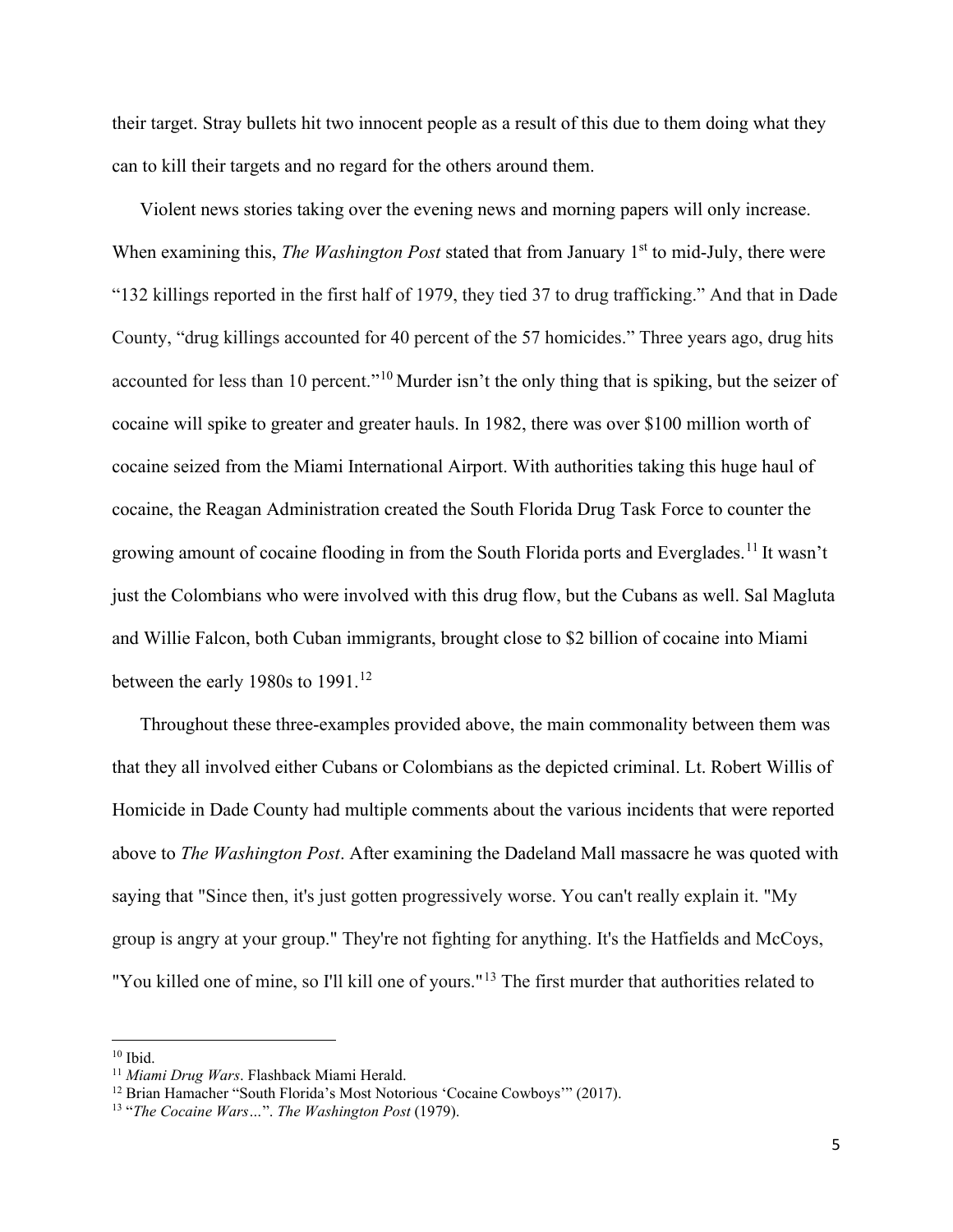these groups of Latin Americans was the murder of a young Latin female who was involved in cocaine trafficking. "They have a total disregard for life" Willis was quoted with saying.

This type of language comes from an emotional place as these officers are the ones who have to keep coming to these crimes scenes. But, when reporting on this and getting quotes that they are people who don't care about any other person other than themselves, or that they will do what it takes to take down their target, then negative connotations will begin to form towards these people.

**News: Andean Initiative and Pablo Escobar.** With coverage of turf wars here in the US and the cause being from cocaine, the United States pushed to go after the source of the drug which was the Andean Region. The War on Drugs was declared by Nixon in 1971, meaning by the time the Andean Initiative was signed, 1989, the War on Drugs had been in full swing. The purpose of this Initiative was to crack down on cocaine's influx into the United States as well as a way to put a stop to supplier, Pablo Escobar and the Medellin Cartel. The Andean Initiative's focus was on an "increase in law enforcement, military, and economic assistance to Bolivia, Colombia and Peru, in an attempt to dismantle drug organizations, isolate major coca growing regions, destroy production facilities and block precursor/essential chemical deliveries."[14](#page-6-0) Although the Andean plan had its heart in the right place, its execution would be a failure. Three years prior to the signing of the Andean plan, in 1986 both the Attorney General and Secretary of Defense signed letters stating that the "… international drug situation was in fact an emergency situation and a threat to U.S. interests."[15](#page-6-1) One of the biggest flaws with the Andean Plan was the funding.

<span id="page-6-0"></span><sup>&</sup>lt;sup>14</sup> Noel B Bergeron, "The Andean Initiative: A Faulty Campaign in the War on Drugs," (1991). Pg. 4

<span id="page-6-1"></span><sup>15</sup> Ibid. pg. 3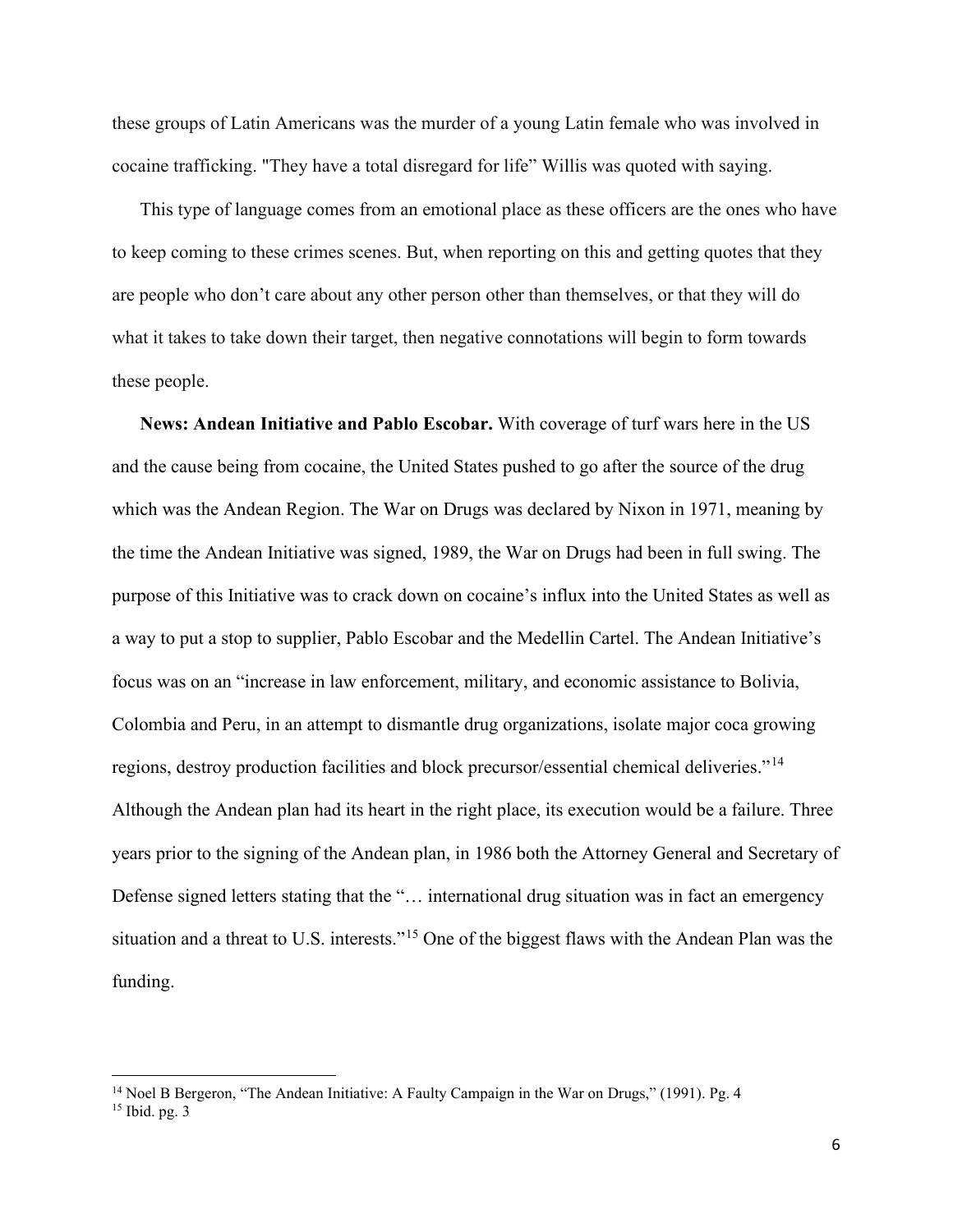The problem with the funding of the Andean Initiative was that it didn't produce a significant amount to counter the Cartels wealth and power. In the early 1980s in Colombia, Pablo Escobar had bought off many people such as government officials and the police with his vast amount of wealth as a means to protect his empire from law enforcement and politicians. To counter this, the Andean Initiative would send in militarized forces as well as funding. These "… assistance programs for these countries was \$260 million (\$90.8 - Colombia; \$97.6 - Bolivia; \$73.3 - Peru). These allocations were in addition to a separate \$65 million Colombian emergency military equipment and training program previously approved and in effect."<sup>[16](#page-7-0)</sup> To combat the Colombian Medellin Cartel and Escobar, the United Stated was putting in just \$155 million aid them. This amount would prove to be drastically underwhelming and insufficient in comparison to what Escobar had.

To put the insignificance into proportion, at the height of both Escobar and the Medellin Cartel's power, they were supplying 80% of the world's cocaine with 15 tons ending up in the US a day.<sup>[17](#page-7-1)</sup> With this supply, that meant that Escobar was making a profit that was strong enough to corrupt his own country, Colombia, and be a force to be reckoned with against the US. In 1989 he was listed as the seventh richest man in the world on Forbes magazine with an estimated gross of \$30 billion annually.<sup>[18](#page-7-2)</sup> With \$260 million being provided in the Andean Initiative, only \$90.8 million of it was for Colombia, and, as stated by the Colombian president Andres Pastrana in a *60 Minutes* interview, "even if we win in Colombia, there will always be another country to supply the US with drugs, as long as the demand for them remains."[19](#page-7-3)

<span id="page-7-0"></span> $16$  Ibid. pg.  $6$ 

<span id="page-7-1"></span><sup>17</sup> Amanda Macias, "10 facts that reveal the absurdity of Pablo Escobar's wealth" *Business Insider*. (2015).

<span id="page-7-3"></span><span id="page-7-2"></span><sup>18</sup> Teresa A Meade, *History of Modern Latin America: 1800 to the Present*. Wiley-Blackwell, (2016). Pg.302 <sup>19</sup> Ibid. pg. 302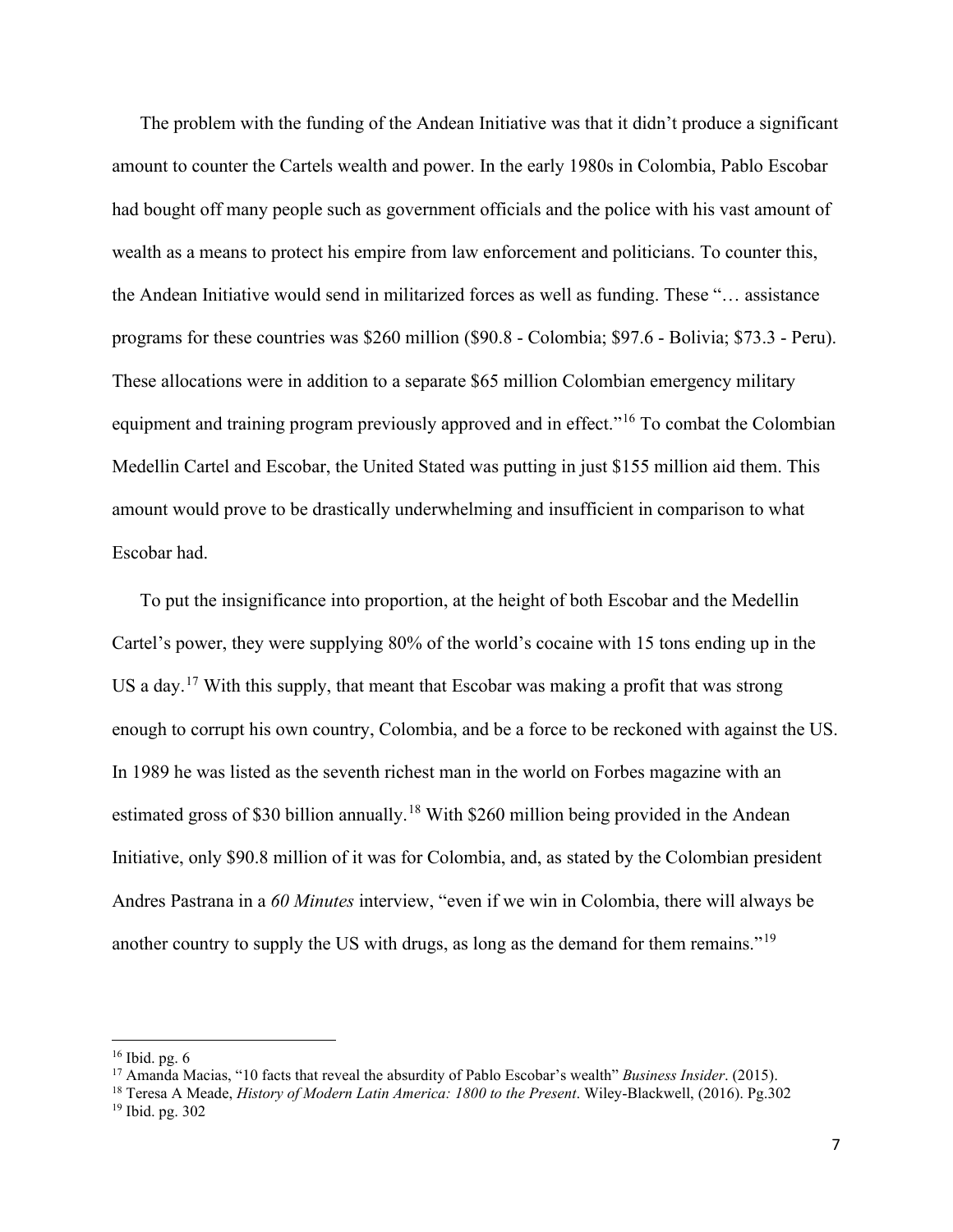Escobar's control over Colombia was far more superior in comparison to the United States funding and effort at taking him down.

When the US worked with the Colombian president and government to extradite drug lords and traffickers to the United States, things only grew more out of control.<sup>[20](#page-8-0)</sup> In mid-November of 1985, when the State of Colombia was building up evidence against the Medellin Cartel and Escobar in an effort to extradite them to the US, a guerilla force called M-19 who were funded by Escobar stormed Colombia's Palace of Justice in Bogota.[21](#page-8-1) *The Washington Post* published the sight that was demonstrated to them; a great loss of life and extensive damage done to the democracy of Colombia.<sup>[22](#page-8-2)</sup> With about 40 strong, M-19 held all 25 of the Supreme Court's members and over a hundred more hostage. In the aftermath of the 27-hour siege that resulted in the Colombian military exchanging heavy gunfire with the guerillas, most of the M-19 members lay dead along with 11 of the 25 Court members and 55 hostages as well as the main target for the siege, the destruction of the 600,000 pages of evidence against Escobar.[23](#page-8-3) *The Washington Post* received information from reporters on the ground that "Some of the hostages shouted to troops to stop firing and send a government emissary to negotiate. No one came."<sup>[24](#page-8-4)</sup> It was also reported that the military issued an "ultimatum at 11:50 that the guerrillas surrender, promising safe passage out of the courthouse and a fair trial." And that the "final assault came at 1:15 p.m. after an intense exchange of gun and rocket fire and loud explosions."[25](#page-8-5) The shooting didn't stop until 2:20. The spectacle that the Cartel and Military put on for the Post was that of an unstable

<span id="page-8-0"></span><sup>20</sup> NPR. "Timeline: America's War on Drugs". (2007).

<span id="page-8-1"></span><sup>21</sup> Colombia Reports. "1985 Palace of Justice Siege". *Colombia Reports*. (2016).

<span id="page-8-2"></span><sup>22</sup> Bradley Graham, "27 Hours That Shook Bogota". *The Washington Post*. (1985).

<span id="page-8-3"></span><sup>&</sup>lt;sup>23</sup> Christophe Woody, "33 years ago, rebels allegedly backed by Pablo Escobar stormed Colombia's Palace of Justice – here's how the terrifying siege went down". *Business Insider*. (2018).

<span id="page-8-4"></span><sup>24</sup> Bradley Graham, "27 Hours That Shook Bogota". *The Washington Post*. (1985).

<span id="page-8-5"></span> $25$  Ibid.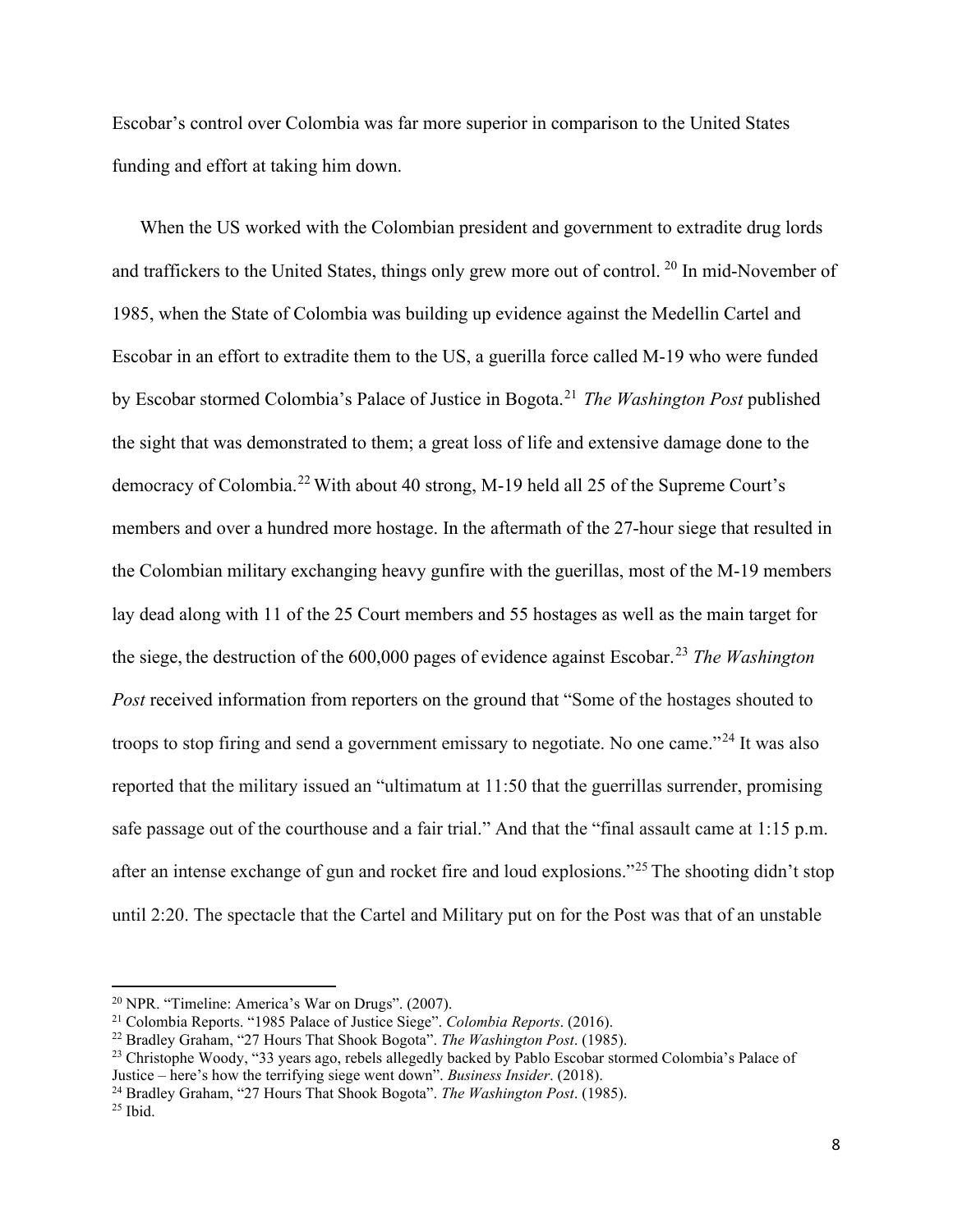government and peoples who live in a lawless country without a strong form of government to protect its citizens and handle the threat that cocaine was having on the nation.

With images, videos, and quotes being relayed back to *the Washington Post* and TV stations via reports on the ground, Colombia was depicted as a war-torn city that looked to see no end to its corruption and violence. The country's handling of Escobar was depicted as a colossal failure due to letting him get to his level of power and wealth. He would be able to buy off many politicians and when that failed, he had half of their Supreme Court murdered. The violence back home in Miami was nothing in comparison to Colombia since no one was showing up to the capitol and wiping out half of the Supreme Court, but the coverage of the events built up the images that such acts of violence will continue to creep into the United States along with cocaine. This however wouldn't be the only time that Escobar and Colombia would be in the news for such an act.

From one tragedy to the next, Colombia would make headlines again for Cartels taking mass human life in an effort to maintain power. Four years after the siege of the Palace of Justice *The New York Times* covers the story of a Boeing 727 that blew up in the air over Bogota and crashed in the jungle hillside killing all 107 people on board. It didn't take long for the focus to shift towards Escobar due to *The Times* reporting that there was an anonymous type from a "… caller to a radio station asserting that drug traffickers had bombed the plane."<sup>[26](#page-9-0)</sup> The caller said that this was the work of "The Extraditables" and that their target was to "kill five police informants" and that the "… five had given the police information that led to the discovery of the hide-out of the leader of the Medellin drug cartel."<sup>[27](#page-9-1)</sup> "The Extraditables" were members of the Medellin cartel;

<span id="page-9-1"></span><span id="page-9-0"></span><sup>26</sup> AP. "All 107 Aboard as Colombian Jet Explodes". *The New York Times*. (1989). 27 Ibid.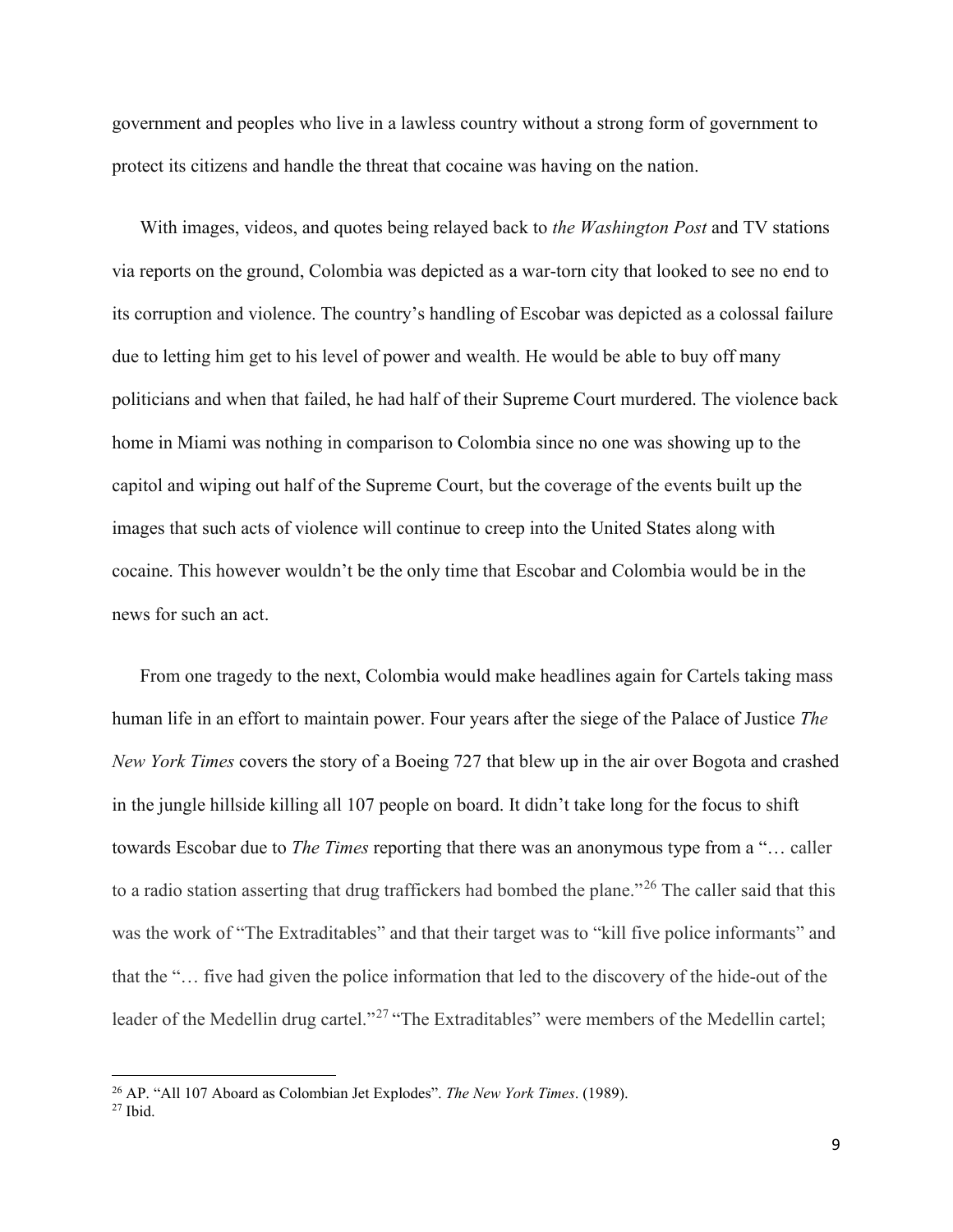Gonzalo Rodriguez, Fabio Ochoa Vasquez, and Pablo Escobar.<sup>28</sup> The one responsible for planting the bomb wouldn't be sentenced until 1994. He would be sentenced to life in prison without parole and it was stated that he "... reputedly killed 50 police officers, judges and other officials in a ruthless career launched at age 12…" and was also "… convicted of smuggling tons of cocaine into the United States over a decade…"[29](#page-10-1) One of the targets who didn't board the plane was the presidential candidate of Colombia, César Gaviria Trujillo. He campaigned on the push for extradition and make a stand against the Medellin Cartel with the aid from the United States. This posed a massive threat to Escobar and the trafficking of cocaine out of Colombia.<sup>[30](#page-10-2)</sup>

Images of bloody bodies, chaos in gunfights, and armed men storming buildings were something that many attribute to a war. Viewers were left seeing what had happened to Colombia due to the Cartels taking over demonstrating the threat that cocaine power had. The news in Colombia and the coverage in the United States would support these ideas only further cementing that this really was a war on drugs and needed to be stopped.

**Magazines and Political Cartoons:** *Paradise Lost?* **and the Mariel Boatlift.** South Florida has been painted as this tropical paradise to vacation where one can relax on the beach and soak up the sun, but that image quickly changed when people started to hear more and more about the rising crime in the state. *Paradise Lost?* is the most well-known magazine articles covering the Miami Drug War. There is an excerpt that goes into detail on the crime and who is to blame by saying…

<span id="page-10-0"></span><sup>&</sup>lt;sup>28</sup> "Interviews - Jorge Ochoa | Drug Wars | Frontline." PBS. Public Broadcasting Service. Accessed December 6, 2021.<br><sup>29</sup> Robert D McFadden, "Drug Trafficker Convicted of Blowing Up Jetliner" The New York Times. (1994).

<span id="page-10-1"></span>

<span id="page-10-2"></span><sup>&</sup>lt;sup>30</sup> James Brooke, "Colombia Swears in First President, a Foe of Traffickers". *The New York Times*. (1990)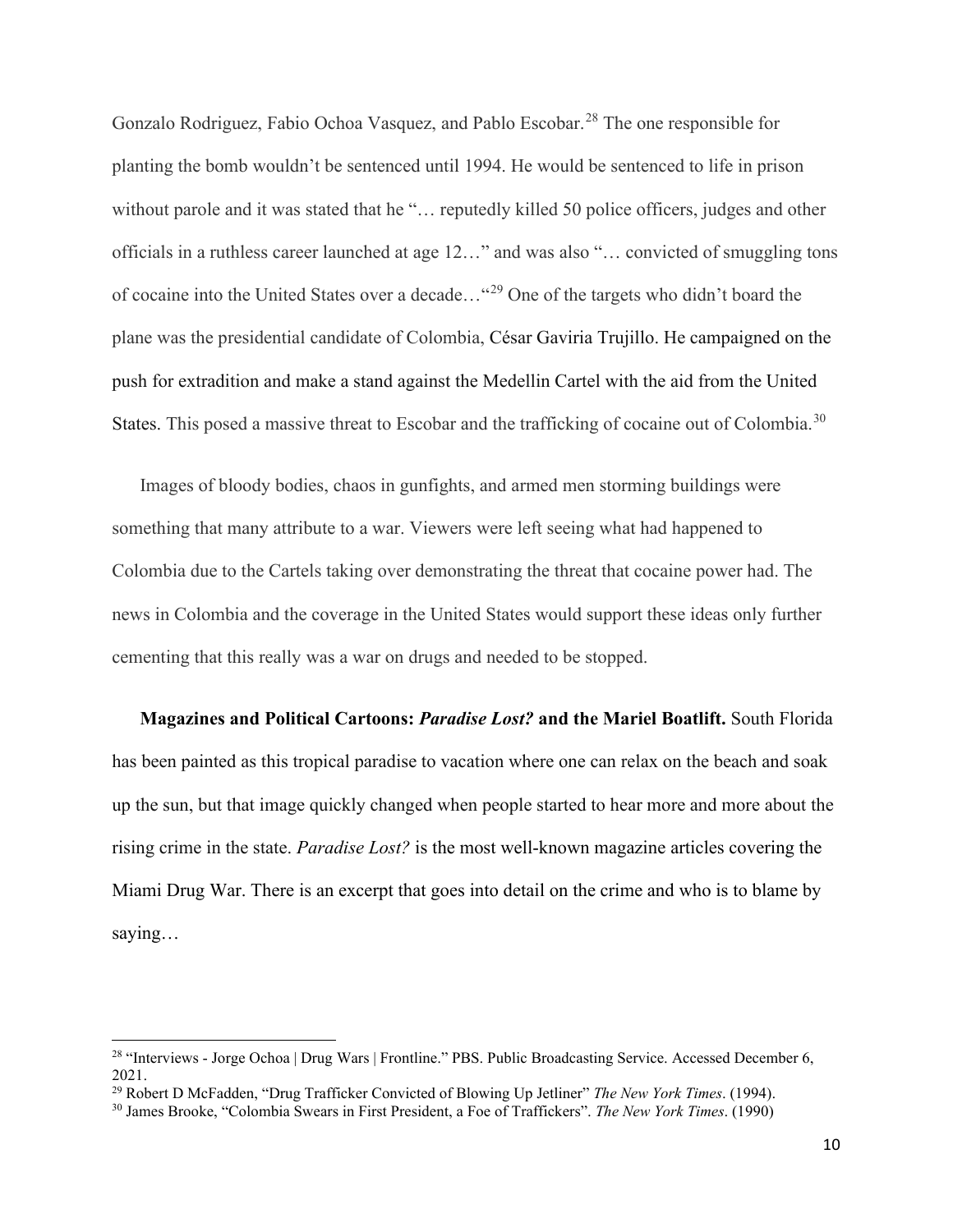"Here is a picture of a policeman leaning over the body of a Miamian whose throat has been slit and wallet emptied. There is a sleek V-planed speedboat, stripped of galleys and bunks and loaded with a half-ton of marijuana, skimming across the waters of Biscayne Bay. Here are a handful of ragged Cuban refugees, living in a tent pitched beneath a highway overpass."<sup>[31](#page-11-0)</sup>

The "tidal wave of refugees", as the article states, slammed into South Florida like a hurricane.<sup>[32](#page-11-1)</sup> The reason for the mass influx of Cuban immigrants was due to Fidel Castro opening the Mariel boatlift on April 20<sup>th</sup> in 1980. The writer of this article, James Kelly, stated that the "Cuban President Fidel Castro opened the port of Mariel to those who wanted to leave, about 125,000 "Marielitos" have landed in South Florida."[33](#page-11-2) With the increase in refugees entering into the city, the blame for the city's issues were quickly put on the Cubans. "The wave of illegal immigrants has pushed up unemployment, taxed social services, irritated racial tensions and helped send the crime rate to staggering heights. Marielitos are believed to be responsible for half of all violent crime in Miami."<sup>[34](#page-11-3)</sup>

In this article it presents the information and description of violent crimes in the Miami area as well as the increase in Latin Americans, specifically Cubans, coming into South Florida and that they are the cause of the increased crime. Blaming a minority for issues such as crime and unemployment out of the idea that they look "ragged" and aren't originally from the US is a perfect form of racism based off of racial stereotypes.

<span id="page-11-0"></span><sup>31</sup> James Kelly, "South Florida Is Hit By a Hurricane of Crime, Drugs and Refugees." *South Florida: Trouble in Paradise*, (1981). Pg. 2

<span id="page-11-1"></span><sup>32</sup> Ibid. pg. 2

<span id="page-11-2"></span><sup>33</sup> Ibid. pg. 2

<span id="page-11-3"></span><sup>34</sup> Ibid. pg. 2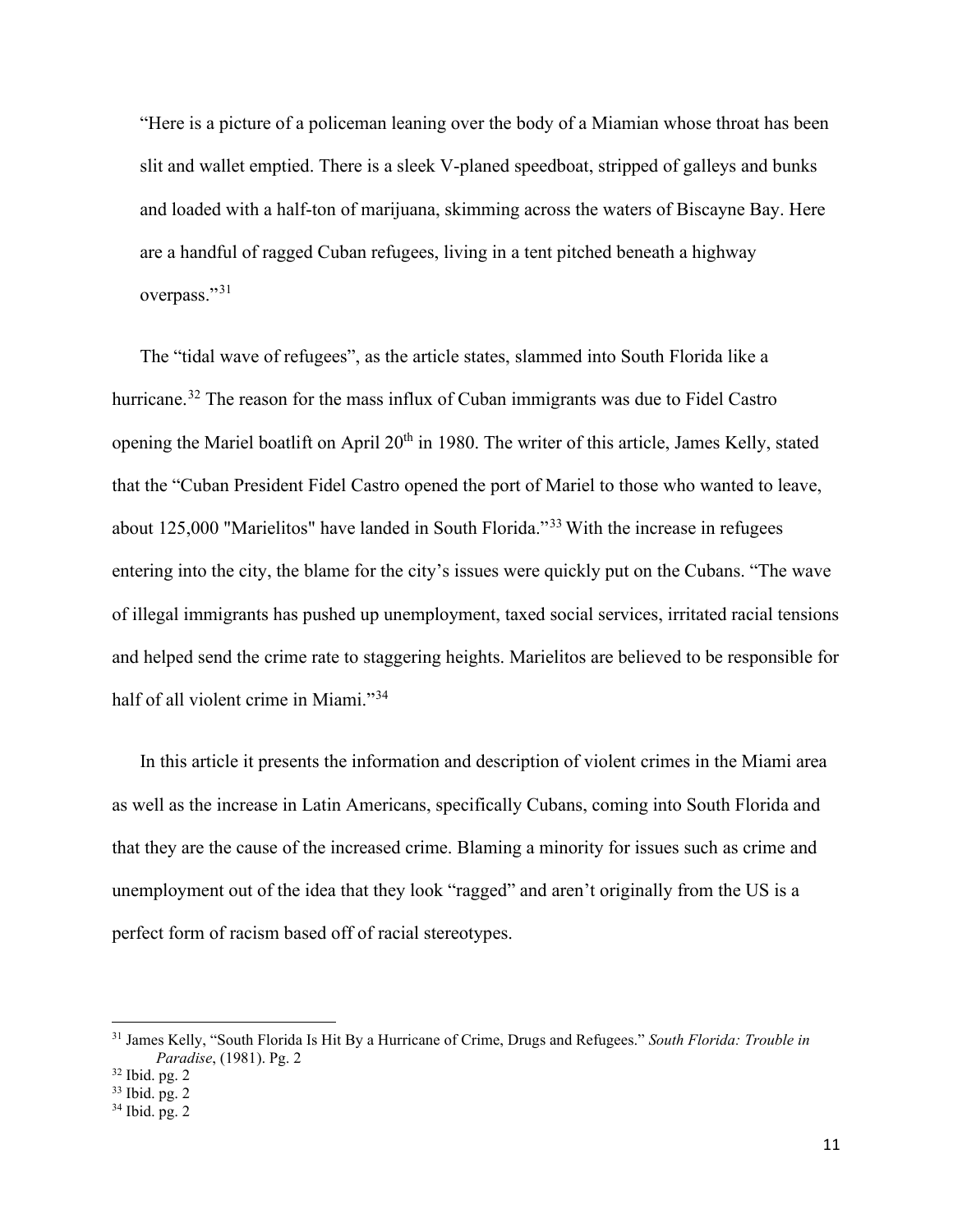With their increase, it is understandable that they would choose to live in Miami due to its positioning on the beach and it being near where they arrived. The city saw its Cuban working population increase by "20 percent"[35](#page-12-0) With the harsh and abusive control that Castro and Communism played on the Cubans, it would be no surprise that they would want to flee the country in search of a better future for themselves or family. *Paradise Lost?* then went on to say that "It turned out that some of the exiles had been released from Cuban jails and mental health facilities." Because of the mass arrival of Cubans coming into the city, many were put into refugee camps or deportation hearings. Upon background checks and research into the refugees, it was stated by *Politico* that "… more than 1,700 exiles were jailed, and another 587 were detained until they could find sponsors."<sup>[36](#page-12-1)</sup> This news coming out that some of the refugees could be either a criminal or disabled spread to the idea that not some of them could be but were in fact like that. "Cuban refugees were increasingly being viewed by American voters as undesirable immigrants."[37](#page-12-2) It was reported that "Demographic surveys of the refugee population further showed most of the Cuban arrivals were from "urban working- and lower-class origins," as opposed to middle class."[38](#page-12-3) Along with unemployment increased, the United States was also going through an economic recession. With higher unemployment and lower wages, it was harder to find a wage that was livable. With a lack of jobs, experience, and a language barrier, almost all of the refugees would live a crime free life despite what the news tried to portray. As examined by *Politico,* the 1700 Cubans who chose the path of crime, only made up 1.3% of all of the refugees that came to Miami.

<span id="page-12-0"></span><sup>&</sup>lt;sup>35</sup> Andrew Glass and Politico Staff. "Castro Launches Mariel Boatlift, April 20, 1980." POLITICO, (2018).<br><sup>36</sup> Ibid.<br><sup>37</sup> Ibid.

<span id="page-12-1"></span>

<span id="page-12-2"></span>

<span id="page-12-3"></span><sup>&</sup>lt;sup>38</sup> Alex Larzelere, *Castro's Ploy--America's Dilemma: the 1980 Cuban Boatlift*. Washington, D.C.: National Defense University Press, (1988).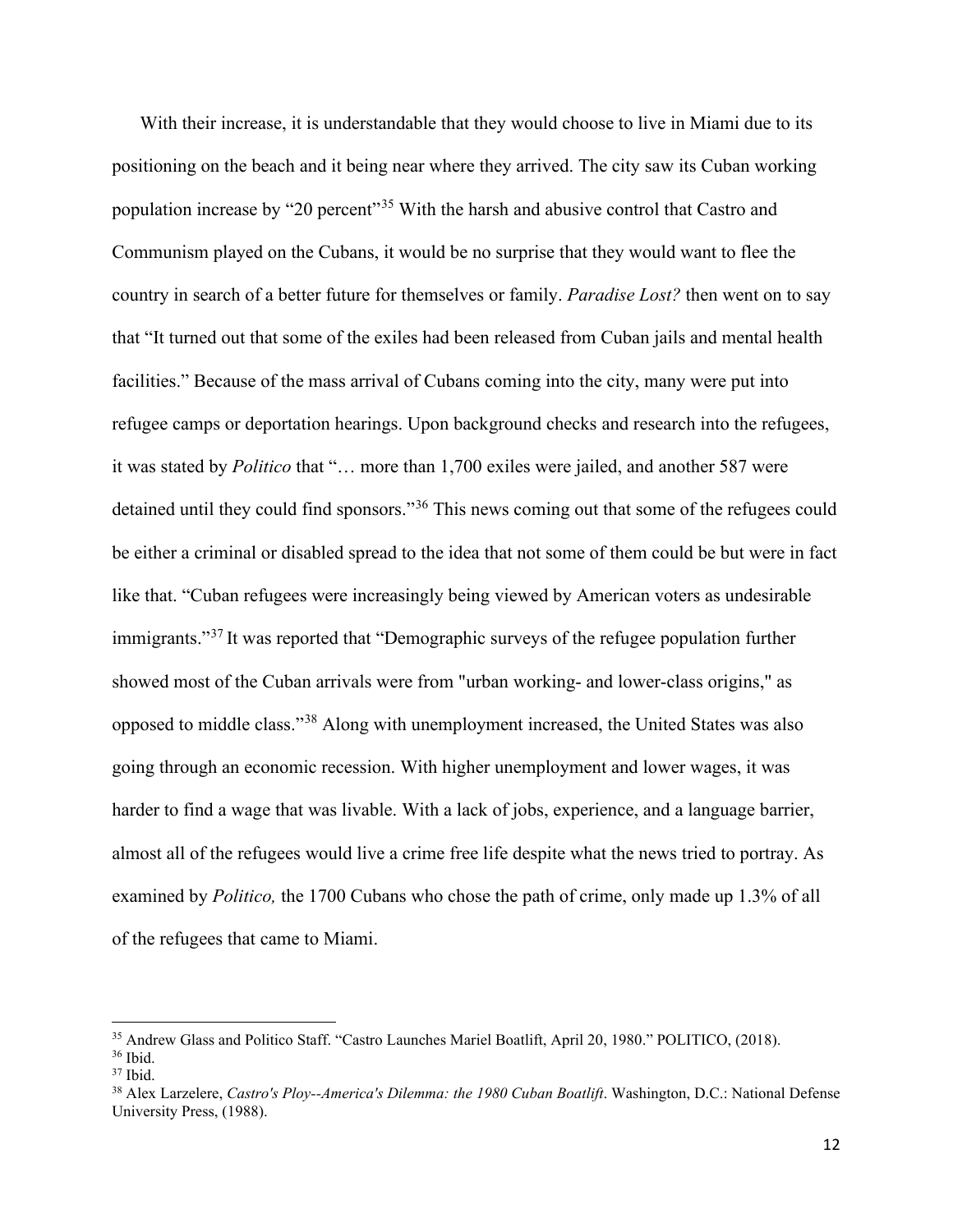Due to the rare percentage of Cuban immigrants turning to criminal involvement, the negative depiction of these people from not just the news, but from those who like to stereotype and point fingers took aim. FAIR, Federation for American Immigration Reform, was a restrictionist group towards not just immigrants, but immigration as a whole. They were an organization who saw it as their duty to create booklets of cartoons that depicted Latin Americans in racist manners. <sup>39</sup> On the cover was Fidel Castro strangling the Statue of Liberty and lighting a cigar from her torch. Racial political cartoons have always found a way to dehumanize, and this pamphlet was no different. With various cartoons of Latin American people in an effort to demonstrate what their "real" purpose only showed how farfetched they were. Racist caricatures by means to have the viewer make the mental disconnect that these aren't in fact people but illegal aliens was the whole goal. Focusing more specifically on the Cubans, or Marielitos as many called them due to coming from the Mariel boatlift, FAIR described them as "[40](#page-13-1),000 criminals, homosexuals, and mentally defective persons."<sup>40</sup> In one image, there is a destroyed and burned-out city with a sign over a busted-out building reading "Miami Market" with the looters and rioters depicted as the Marielitos.

Heidi Beirich of Sothern Poverty Law said that "FAIR blames the Cubans for causing "chaos and crime" that "crippled Florida's tourist trade."<sup>[41](#page-13-2)</sup> The reality of the Cubans for causing the chaos and violence isn't based in fact as there isn't enough data to solely prove that they were responsible as well as with only 1700 of the 125,000 resulting in some form of a criminal behavior . The amount of those who were actually criminals or disabled was barely over a single percent, but it was enough for FAIR and those filled with anger to blame the whole of the

<span id="page-13-0"></span><sup>39</sup> Heidi Beirich, "The FAIR Files: Marielitos Are 'Criminals, Homosexuals, and Mentally Defective Persons'." Southern Poverty Law Center, (2010).<br><sup>40</sup> Ibid.

<span id="page-13-1"></span>

<span id="page-13-2"></span><sup>41</sup> Ibid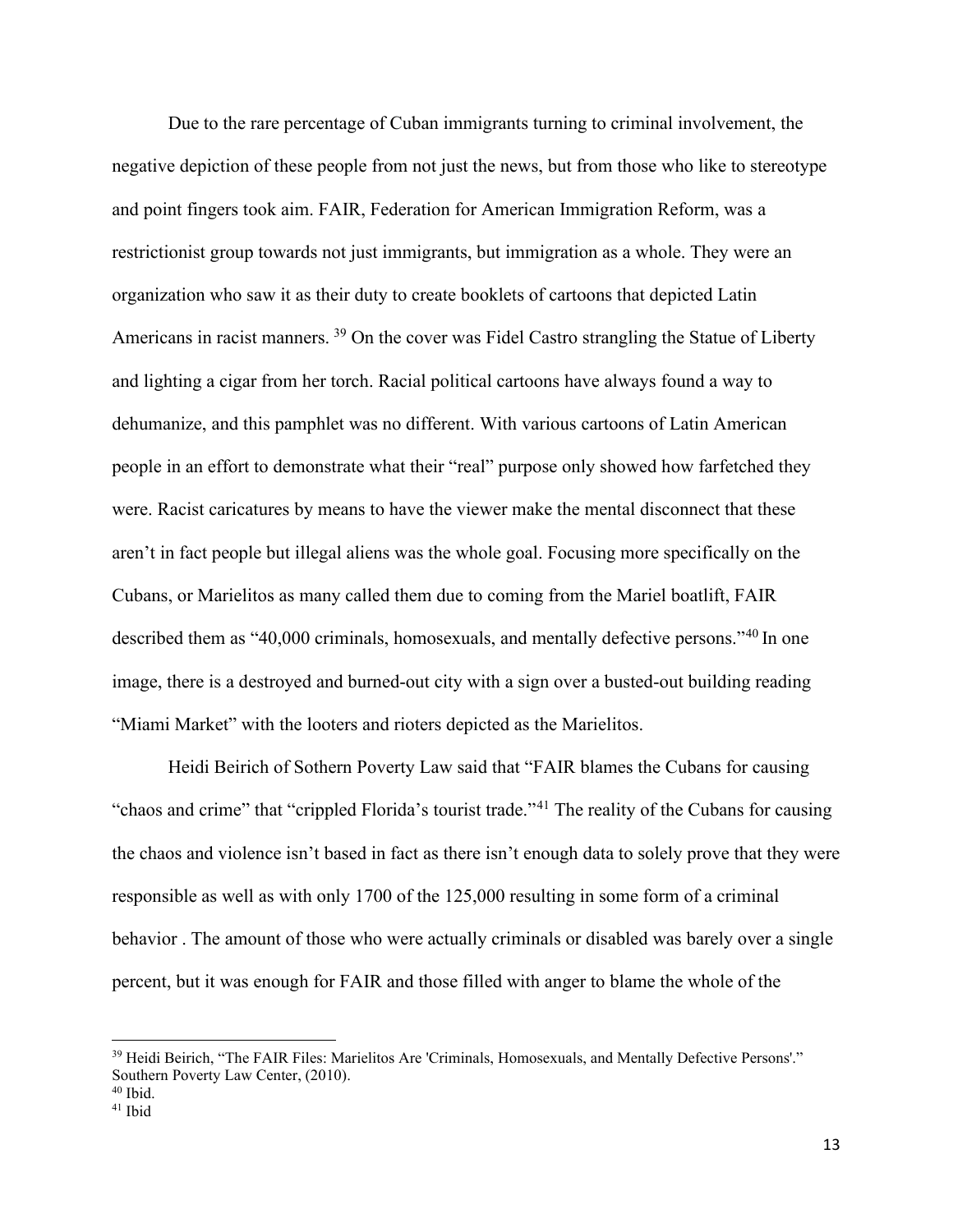refugees. Another image that was put in the pamphlet was one of the cartoons depicting two Cubans headed towards the US. The one on the left says ", Land HO! It's America! We made it – through stormy seas and personal travail. All the way from repressive Cuba!" to which the other responds with ", EL YAHOO! Let's go burn down some barracks and turn over a few police cars!"[42](#page-14-0) In FAIR's means of fear mongering, they have tried to show the United States as having weak borders as well as other countries seeing us as such. This image of violent and criminal Cubans was pushed with racial political cartoons, but the idea of their violence and involvement with cocaine would be supported in films and television shows like Scarface, *Miami Vice*, and *Narcos.*

**Movies and Television:** *Scarface. Scarface* is the most well-known film surrounding the Miami Drug War. It has shaped the various ways that people view it whether it be for better or worse such as those that wanted a piece of the lifestyle or were deterred from it due to the violence. *Scarface* focuses on the greed of the drug world and the rise and downfall of Tony Montana's life.

As previously discussed, the film opens with the Cuban Mariel boatlift of 1980. Tony and Manny, his friend, are in one of the refugee camps for the Cuban immigrants. As mentioned above that very few of the Cuban immigrants were criminals, Tony however is one of the few with a criminal background who ended up in the United States.<sup>43</sup> Tony is shown in an overcrowded detention center where he awaits naturalization and in a later scene several minutes later both he and Manny are present during the April 11 riot under Interstate 95 in Miami. The film depicts Tony and Manny as criminals who you are rooting for, the anti-heroes. The viewer is aware that both the characters have killed people as well as aware that they are selling an

<span id="page-14-0"></span><sup>42</sup> Ibid.

<span id="page-14-1"></span><sup>43</sup> Brian de Palma, *Scarface*. Universal studios, (1983).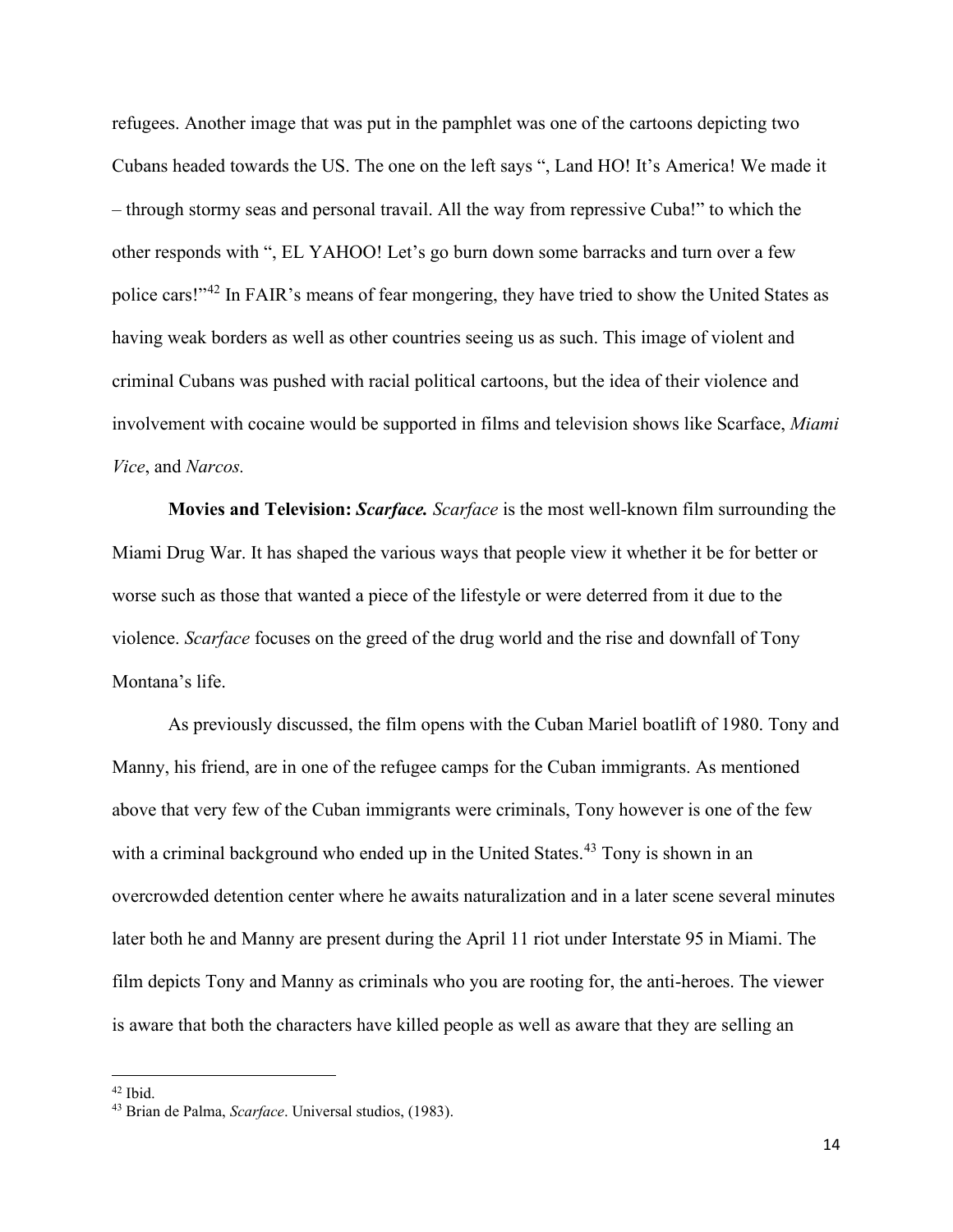illegal narcotic, the lifestyle that they live is glamorized in a sexy fashion. With fancy pinstripe suits with the undershirt collar tucked over the jacket, thick bands of cash to buy the club out, even a scene deciding which Porsche to buy, and the debate of whether or not he will buy a tiger, and yes Tony buys a tiger.<sup>[44](#page-15-0)</sup> Throughout the film, the lavish lifestyles are flaunted to the viewer on screen, the whacking of rivals and fellow associates due to competition, betrayal, or them being a rat is shown just as much at the lifestyle.

In one moment Tony is in a club with some friends. Some Cuban hitmen pop up from a different table and start shooting in a 'cocaine cowboy' style spree. Although Tony is the target, he only gets hit in the arm while the hitmen kill several other innocent people in an attempt to get rid of Tony. Their disregard for other human life his demonstrated here but was fueled by the coverage of the shootings from in the media as discussed at the beginning of the paper.

Throughout all the fast cars, women, cocaine, and money, the downfall of Tony is his failure to complete a hit. Tony is tailing the target with a second hitman in his passenger seat who will detonate the remote car bomb on the intended victim's car. Before the passenger can detonate the bomb, Tony's morals take front seat, and he shoots the second hitman in the head. The reasoning for Tony failing the hit was because the target's family was also in the car and Tony didn't want to kill any women or children because he knows its morally wrong to kill innocent people, especially women and children, because they haven't crossed him or caused him harm.<sup>45</sup> The drug lord that Tony works for will then sends his army of goons to take him out as a retaliation for his failure to kill the target. Had Tony compromised on his morals and let the man detonate the bomb, he would have lived at the expense of killing an innocent woman and two children. This film shows that the slightest bit of compassion and morality will get you

<sup>44</sup> Ibid.

<span id="page-15-1"></span><span id="page-15-0"></span><sup>45</sup> Ibid.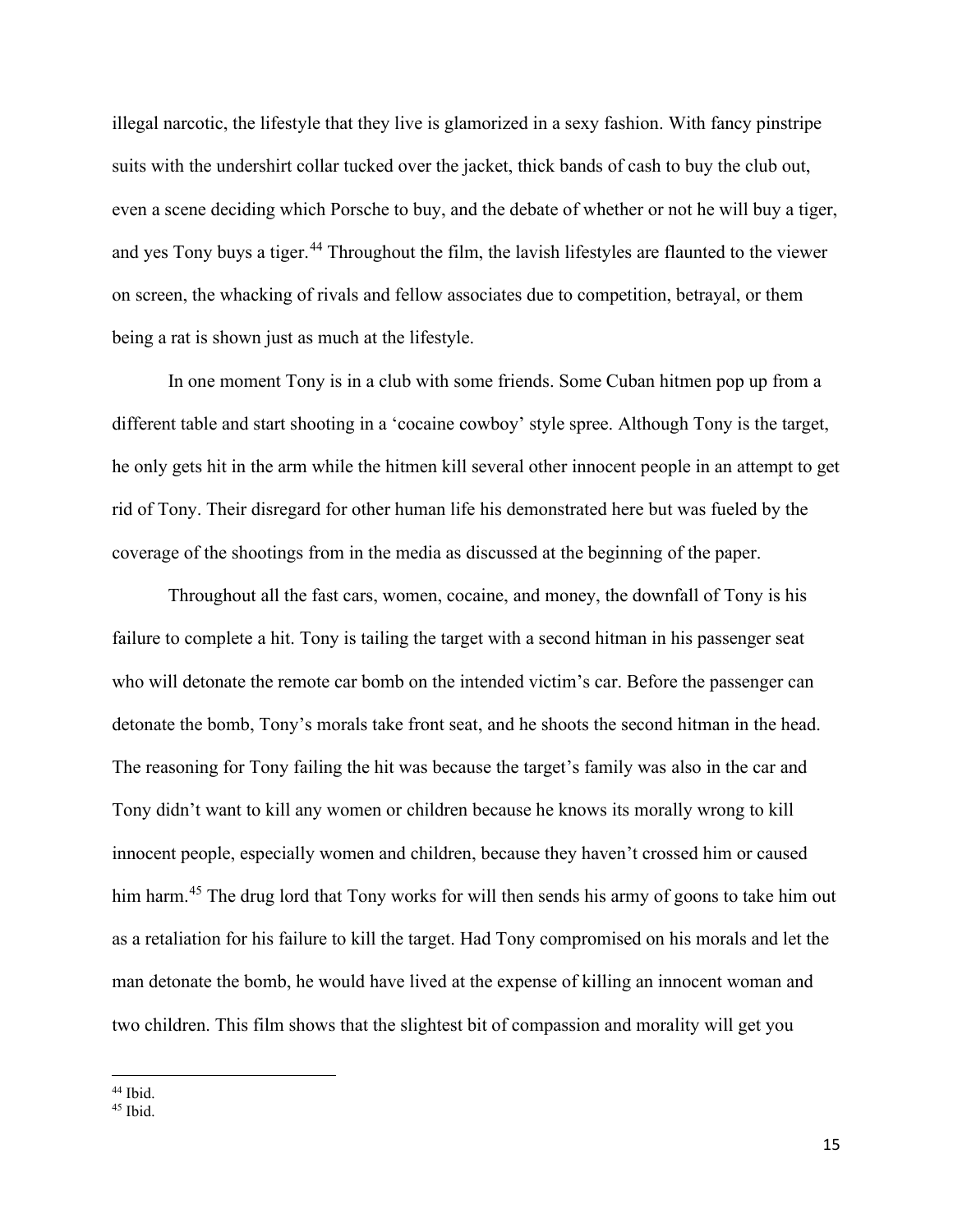killed in the world of drugs. Tony was ruthless with his enemy's and he was doing fine. The one time he chose to save a life because it was the right and honest thing to do, he was killed for it. This further demonstrated that the world of drugs isn't a morally right business and that the ruthless are the ones who survive.

Over the course of this film the groundwork for the negative stigma towards Cuban people is molded. Looking at Tony more closely, it is shown that he is one of the criminals of the Mariel boatlift to enter the United States. A group of people already seen as trouble and criminals when they first enter the country. While throughout the film, although Tony is on the tamer side in comparison to others at the start, he becomes more and more violent as he becomes more entangled with the lifestyle. Whether it is killing those who snitch on him, whacking a rival, or taking on an entire group of goons through a cocaine induced rage, these images build up the perception that Cubans are violent.<sup>46</sup>

With a shift away from the violence and more towards the personality and style, these two pose as large standouts. Floral shirts with cream bottoms on a pastel backdrop or flashy linen suits all draw the viewer's eye. In one of the more humorous and calming moments, Tony and Manny talking about how-to pick-up women by the beach, and to get women, one must first get the money. After that you get the power. Once you have those, you'll get the women.<sup>[47](#page-16-1)</sup> When it comes to examining the exaggerated style and focus on the Cuban/Colombian drug trade, *Miami Vice* will be the prime example.

*Miami Vice.* One of the most famous and iconic pieces to come out of the 1980s was *Miami Vice*. Sonny Crockett and Ricardo Tubbs driving at night through the streets of Miami in a black Ferrari Daytona with neon lights passing by while Phil Collins' *In the Air Tonight* plays

<span id="page-16-0"></span> $46$  Ibid.

<span id="page-16-1"></span> $47$  Ibid.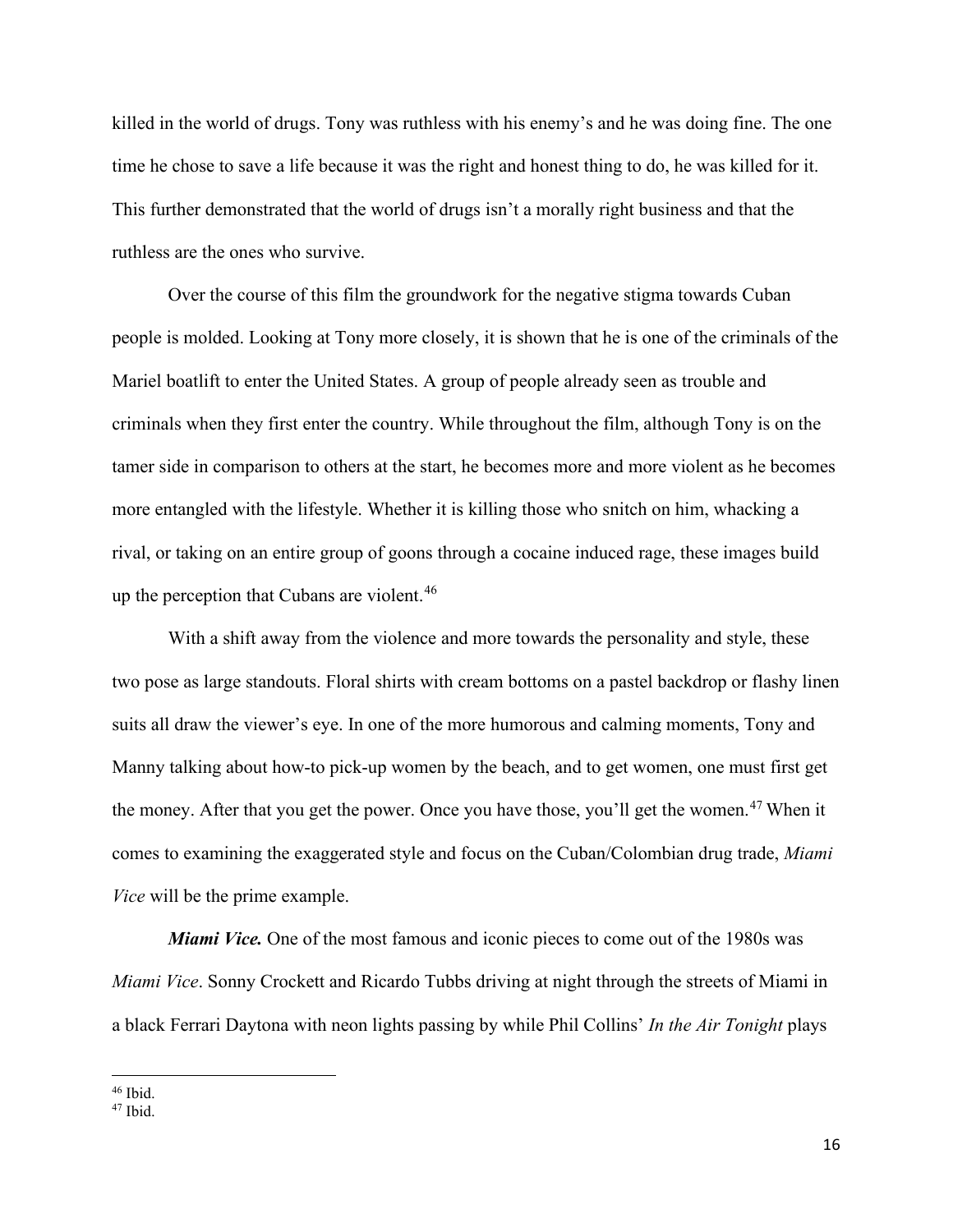as if this was an MTV music video.<sup>[48](#page-17-0)</sup> The depiction of the show was built on a glorified pedestal of the Miami Drug War. Latin Americans armed with automatic guns and fancy suits for a drug deal looked great for TV but was wildly inaccurate. Debunked in the documentary *Cocaine Cowboys,* former dealer Jon Roberts talked about how phony *Miami Vice* was in its depiction of drug deals. "There was never this Miami Vice ridiculousness in the street where cars would pull up with guns and say "lemme see what you got in the trunk", let me check it, let me test it, then bring it back. It doesn't work like that."<sup>49</sup>

When analyzing what Roberts had to say in comparison to what *Miami Vice* displayed, it is understood that reality is often disappointing. Creating an exaggerated swagger for film is great to put butts in seats and get views, but it creates this misconception of what really happened between drug deals. The dealers would have one car with drugs and another with payment. They would drop off the car at one location and leave it to be picked up by the other. This was done as a way of limiting the interaction between the dealer and distributor. [50](#page-17-2) But none of that that was important for the show. The purpose was to be cool and flashy.

In the first season on the  $12<sup>th</sup>$  episode, both Crockett and Tubbs have an altercation with some teenagers who bought a ticket to go to Colombia. Both Crockett and Tubbs know they are going to Colombia in an effort to distribute cocaine and the teenagers are promptly warned. Tubbs leans in and says that 95% of those so called "deals" are a trap and that they'll get killed. During this scene a Colombian hitman enters the frame with a shotgun and kills one of the teenagers.<sup>[51](#page-17-3)</sup> When looking at photos of Colombian and Cuban hitman and drug dealers from various crime scene photos, there is one obvious difference between reality and Hollywood, the clothing. When

<span id="page-17-0"></span><sup>48</sup> "Miami Vice/Brother's Keep" Episode. *Miami Vice* 1, no. 1. NBC, (1984).

<span id="page-17-1"></span><sup>&</sup>lt;sup>49</sup> *Cocaine Cowboys*. Directed by Billy Corben. Magnolia Pictures, (2006). <sup>50</sup> Ibid.

<span id="page-17-2"></span>

<span id="page-17-3"></span><sup>51&</sup>quot;Miami Vice/Milk Run" Episode. *Miami Vice* 1, no. 12. NBC, (1985).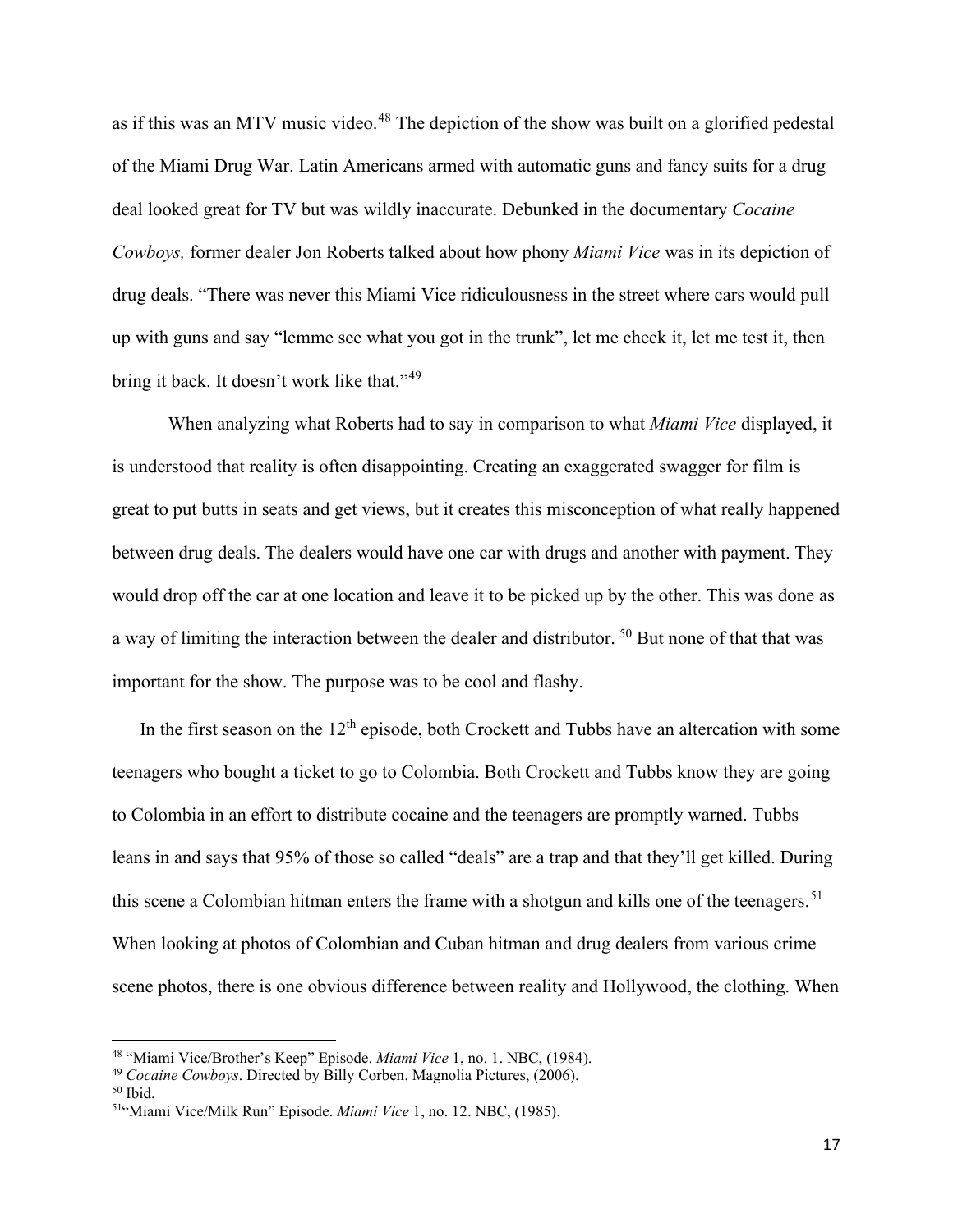the hitman enters and shoots the teen, the hitman is wearing a light-colored double-breasted linen suit with a sky-blue tie. Jumping forward to season four we see Crockett and Tubbs going to a drug deal to exchange  $$100,000$  for several kilos of cocaine with some Colombians.<sup>52</sup> Again the viewer sees the Colombians in flashy clothes. Evan Thomas of *Time* magazine examined this flash and the draw towards it. He said that "While NBC vigorously protests that only the bad guys take dope on Miami Vice and they come to an unseemly end, public polls show that many people still feel such shows glamourize drug use. Fast clothes and cars may be the toys of villains, but they are seductive nonetheless."[53](#page-18-1) The perception surrounding cocaine at the time was that it was a party drug that brought great things to one's life that so many dream of. But, when looking at the same time period from the present day, the perception shifts as will be discussed with *Narcos*.

*Narcos.* A Netflix adaption of the true events between the early 1980s to mid-1990s that took place involving both DEA agents and other forces to take down Pablo Escobar and the Medellin Cartel set the tone for a more realistic approach to the idea which contrasted to *Miami Vice* and *Scarface* when it came to *Narcos*. When both comparing and contrasting the characters of *Narcos* and the other forms of cinema mentioned, the most obvious real difference that *Narcos*  had was the violence. Many times when someone would rat on Escobar or members of the Medellin cartel, they would end up getting killed, however, if they were a woman, then the punishment was much worse. In the second episode of the first season a woman is an informant for the DEA. The cartel finds out about it and has her kidnapped and sent to be tortured. Here she is brutally raped and beaten for "betraying" their people.<sup>[54](#page-18-2)</sup> A few episodes later the DEA and

18

<span id="page-18-1"></span><span id="page-18-0"></span><sup>52</sup> "Miami Vice/A Bullet For Crockett." Episode. *Miami Vice* 4, no. 20. NBC, (1988). 53 Evan Thomas, "America's Crusade: What is Behind the Latest War on Drugs" *Time Magazine* (1986).

<span id="page-18-2"></span><sup>54</sup> "Narcos/The Sword of Simon Bolivar". Episode. *Narcos* 1, no. 2. Netflix. (2015).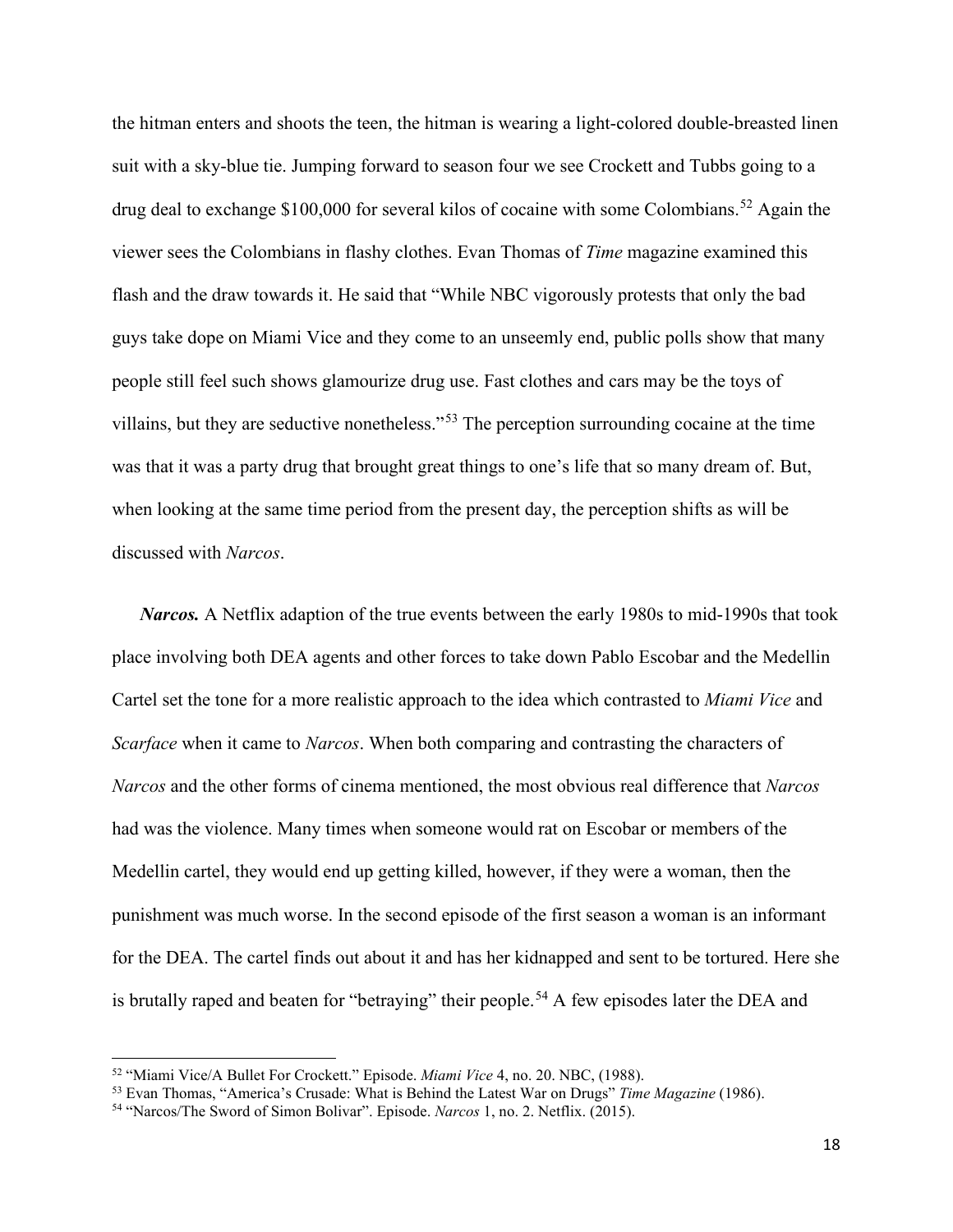Colombian military find the location of one of the cartel members. A massive firefight ensues resulting in the cartel member dying in a hail of gunfire while making his final stand.<sup>[55](#page-19-0)</sup> Here is a similar fate to Tony Montana from *Scarface*. High on drugs and the power that has consumed Jose Gacha, he is brought down in a similar end. What the writers didn't want to shy away from in *Narcos* was the violence. The reality of these individuals was not that they were Robinhood figures who would provide to the poor, but cold-blooded criminals. One of the most violent of the group was Pacho Herrera who in the season premier of the third season has a man executed by tying each one of his limbs to a motorcycle. The riders then drive off ripping the man apart.<sup>[56](#page-19-1)</sup> The messages were made loud and clear to competing cartels.

The reality of the historical events put on the television screen are represented in an accurate manner when it comes to *Narcos* tackling major historical moments. In episode four of the first season, the Palace of Justice goes under a siege by guerilla forces as discussed above. When looking at the same topic through the TV, the recreation of the event puts the viewer right in the middle of the chaos.<sup>57</sup> First by showing real footage then switching over to the siege from both the soldiers and guerillas perspective allowed for the audience to be able to understand how awful the event was in real life. Seeing bloody bodies on the street and in the building, guerillas starting a fire, then the camera switching back to actual footage demonstrated how big of a mess Colombia was in at the time. The same feelings happen in episode six of the same season when Avianca flight 203 blew up.<sup>[58](#page-19-3)</sup> The unsuspecting bomber being told that he had a "listening" device that would record the conversation of their target allowed for the viewer to understand

<span id="page-19-0"></span><sup>55</sup> "Narcos/Explosivos". Episode. *Narcos* 1, no. 6. Netflix. (2015).

<span id="page-19-2"></span><span id="page-19-1"></span>

<sup>&</sup>lt;sup>57</sup> "Narcos/The Palace in Flames". Episode. *Narcos* 1, no. 4. Netflix. (2015).

<span id="page-19-3"></span><sup>58</sup> "Narcos/Explosivos". Episode. *Narcos* 1, no. 6. Netflix. (2015).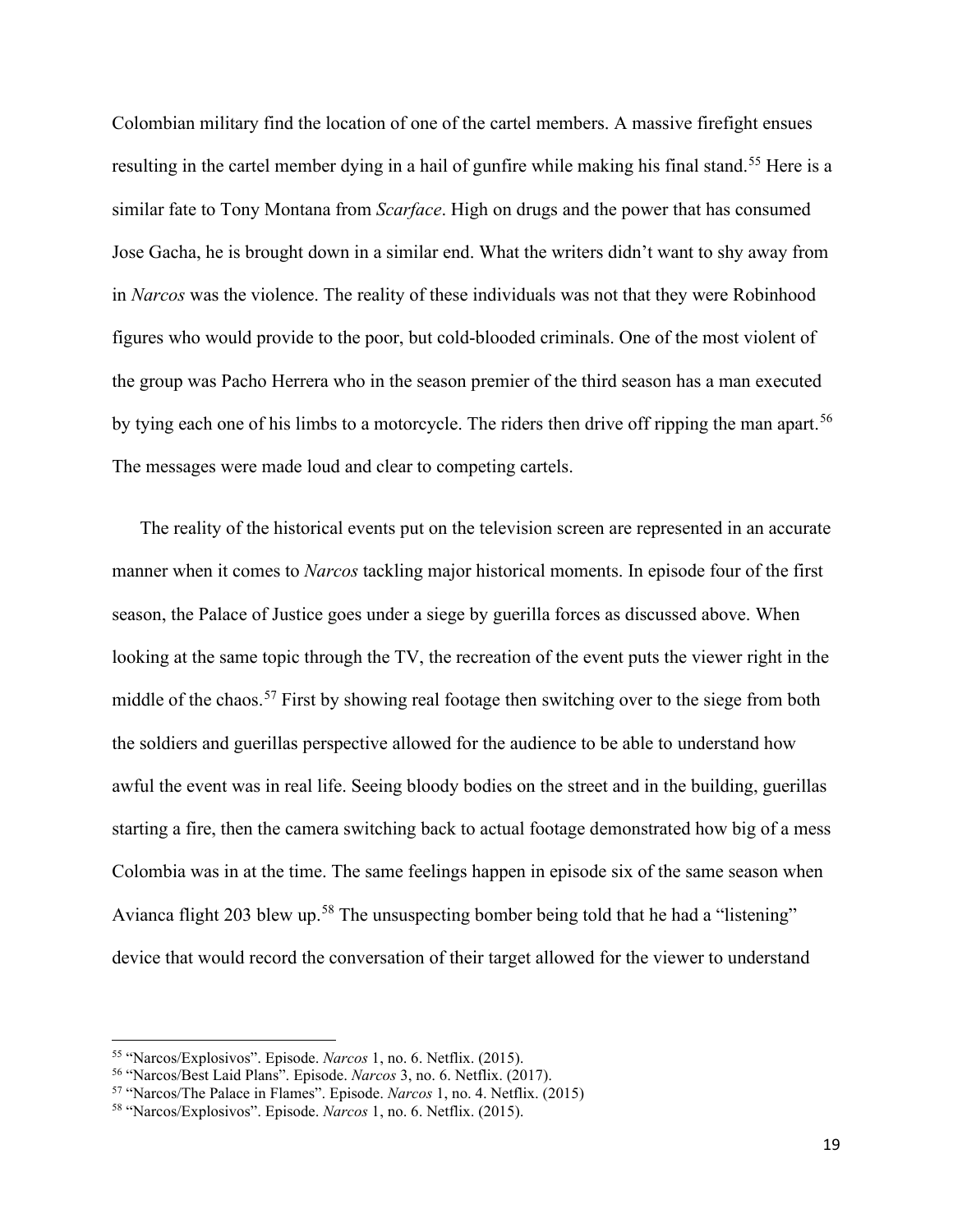what was about to happen and the gravity of the situation when it came to Escobar getting rid of anyone who stood in his way.

One thing that the viewer will detect is the heroes in the show. Although it takes place in Colombia and there are many people who help who are of Colombian descent, the main heroes in the show are white. Whether it's the field agents, those heading the investigation, or the director of the DEA, all of which are white and portrayed as the white saviors of the show further showing the lack of control that Colombia had on the situation. There wasn't any of that with *Scarface,* all but one of the characters of the movie are Cuban with one being Colombian. With *Miami Vice* there were people of color in both good and bad roles. Both *Scarface and Miami Vice* are from and set in the 1980s, while *Narcos* is only set in the 1980s. It appears that because *Narcos* is newer, the usage of the white saviors is done in an effort to white wash history due to white guilt. Using pop culture as a mediation for history is beneficial in providing various perspectives into an issue, however with film, the ideas and characters presented may be based off of stereotypes and cliches instead of original character development.

### **Part 2: African Americans and Crack Cocaine**

When examining the connection between crack cocaine and African Americans through the scope of pop culture, the examination through the news surrounding both sports and gang violence as well as these same topics in both movies and music will provide various points of view on the topic of cocaine as well as violence and racial discrimination. To begin, and overview of that the War on Drugs is will be given and its impact on news and TV.

**News: The War on Drugs Effect on the News.** The War on Drugs is a global conflict that has been in effect since the 17<sup>th</sup> of June in 1971 when Richard Nixon declared the abuse of drugs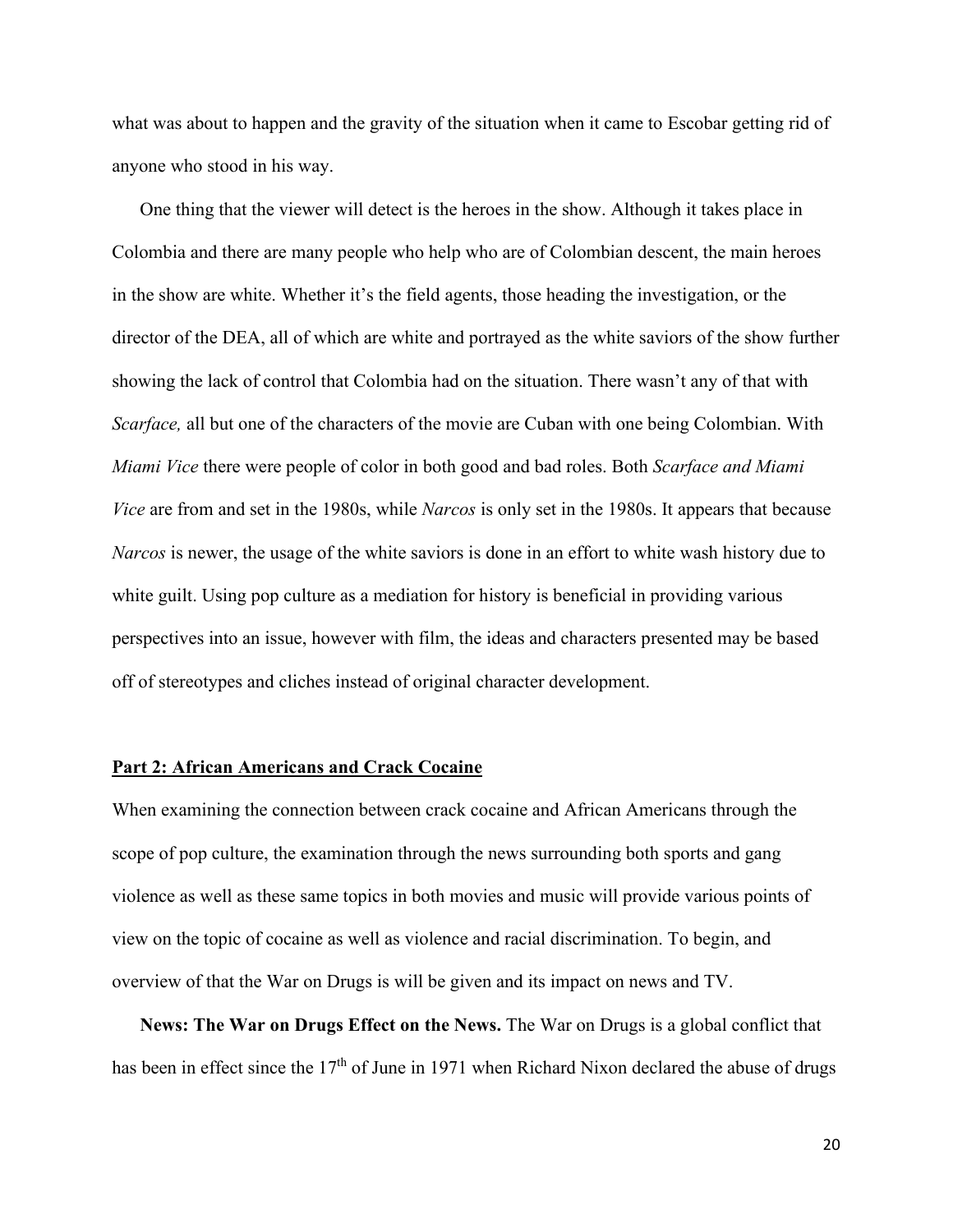as a worthy opponent for war.<sup>[59](#page-21-0)</sup> In the late 1970s to early 1980s, cocaine was blowing up in South Florida and being distributed around the country at an alarming rate. Tackling that problem the United States played both the offensive and defensive position in the war. When dealing with Latin Americans, predominantly Cubans and Colombians, the United States went after the cartels producing and distributing the cocaine through various overseas policies and initiatives. When it came to defending the frontlines at home, the US's response consisted of a new bill and anti-drug campaigns for schools and advertisements. All of these were covered on the television and in newspapers at the time. The time period that will be focused on here will begin at the mid-1980s with the Reagan administration.

With the crack epidemic beginning in the early 1980s, it was up to the Reagan Administration to ramp up the force against drugs. *Time Magazine* published many articles talking about the War on Drugs, and the impact that cocaine has had on society. In their mid-September issue of 1986 they stated that "Under Reagan, the drug-enforcement budget doubled from \$853 million in 1982 to \$1.5 billion in 1986.<sup>[60](#page-21-1)</sup> With an increase in enforcement, the budget for treatment declined \$200 million in 1982 to \$126 million in 1986."[61](#page-21-2) The primary focus here was not to curve addiction and treat those as patients, but instead as criminals.

The targeting of African Americans isn't anything new in the United States. In Michael Tonry's book *Malign Neglect,* it was stated that when examining the arrests of blacks in the 1980s, they made up 26.8% of all adult drug arrests while in comparison to the 1990s, it saw a rise to 40%. The pattern was similar to juveniles as well. Black youth making up 14.5% of all

<span id="page-21-0"></span><sup>59</sup> Richard Nixon Foundation. "President Nixon Declares Drug Abuse Public Enemy Number One". YouTube June 17, 1971, (2016)

<span id="page-21-2"></span><span id="page-21-1"></span><sup>60</sup> Evan Thomas, "America's Crusade: What is Behind the Latest War on Drugs" *Time Magazine* (1986)  $61$  Ibid.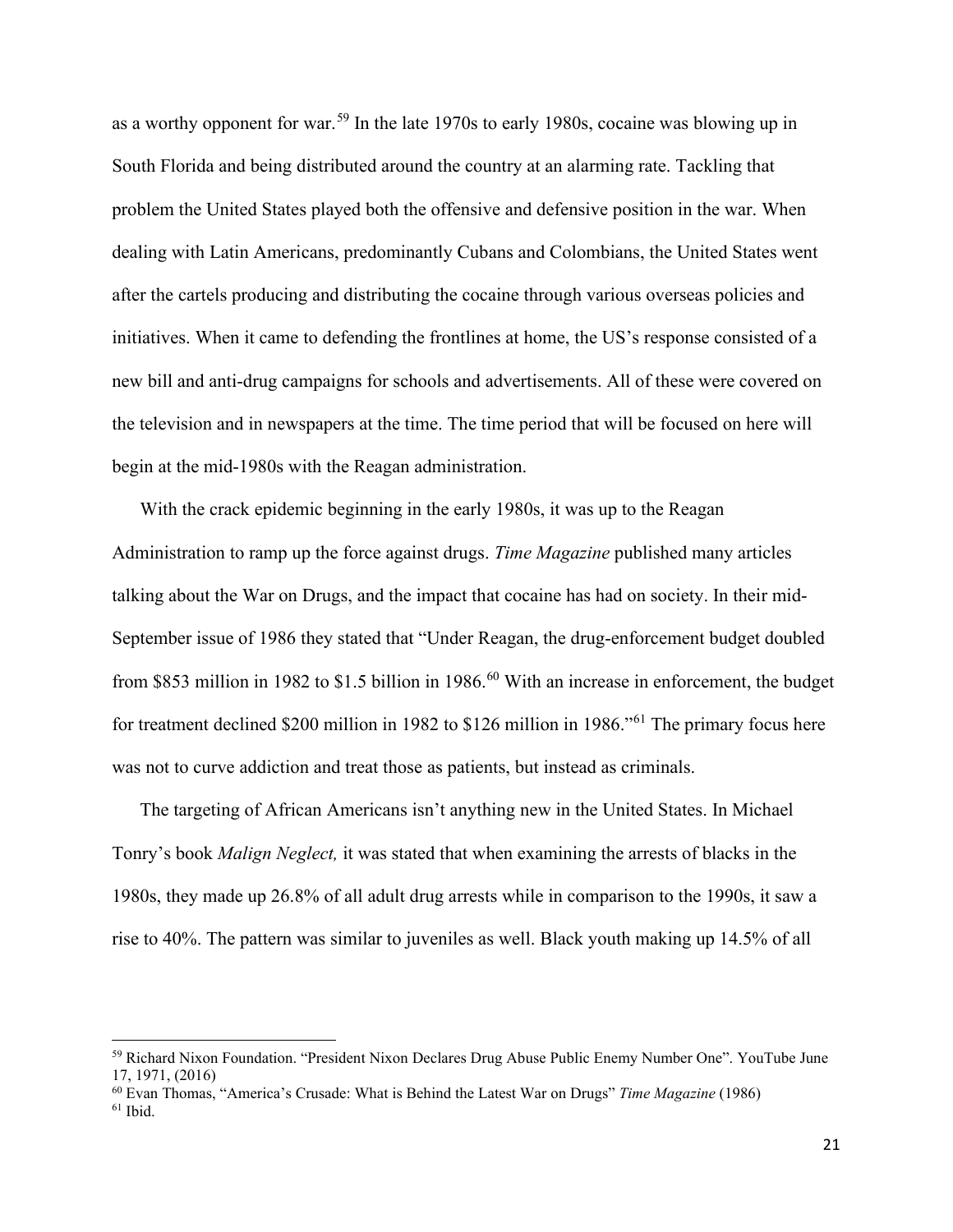drug arrests and a spike to  $48.8\%$  in 1990.<sup>62</sup> Targeting those who use drugs as the same criminals who deal and distribute it was all part of the Anti-Drug Abuse Act of 1986.

One section of the Act, section A, focuses on the penalties for drug possession and the consequences for being caught with it. If one were to have crack cocaine or "cocaine base" in their possession, to receive a five-year prison sentence they would have to have five grams or more. If one were to have cocaine in a powder form, to receive the same five-year sentence they would have to have 500 grams in their possession.<sup>[63](#page-22-1)</sup> Keeping the blatant disparity of punishment between crack and cocaine with crack having the harsher sentence, *Time Magazine* stated that "A gram of coke costs about \$100, but two beads, or pea-shaped pieces, of crack go for \$10, enough to guarantee a single user two or three blissful joyrides."[64](#page-22-2) Here it is demonstrated that crack is the cheaper of the two and is the poor man's version of cocaine. *The New York Times* also wrote about the demographic of the user and wrote that "Crack… has largely remained a poor people's drug. Its rise in the past two years has had devastating effects on poor neighborhoods, but it has failed to make the same inroads into the middle class."[65](#page-22-3) With this Act implemented, the purpose of the great disparity between drug possession sentences wasn't to crack down on drugs and put a stop to it, but to target African Americans. John Ehrlichman, Nixon's Chief domestic advisor, said in an interview with Dan Baum that

"The Nixon campaign in 1968, and the Nixon White House after that, had two enemies: the antiwar left and black people. You understand what I'm saying? ... We knew we couldn't make it illegal to be either against the war or black, but by getting the public to

<span id="page-22-0"></span><sup>62</sup> Michael Tonry, *Malign Neglect: Neglect. Race, Crime, and Punishment,* (New York, Oxford University Press, 1995). Pg.111<br><sup>63</sup> Public Law 99-570 (1986) 3207-3

<span id="page-22-3"></span><span id="page-22-2"></span><span id="page-22-1"></span> $^{64}$  Evan Thomas, "America's Crusade: What is Behind the Latest War on Drugs" Time Magazine (1986)  $^{65}$  Peter Kerr, "Rich vs. Poor: Drug Patterns Are Diverging". The New York Times (1987).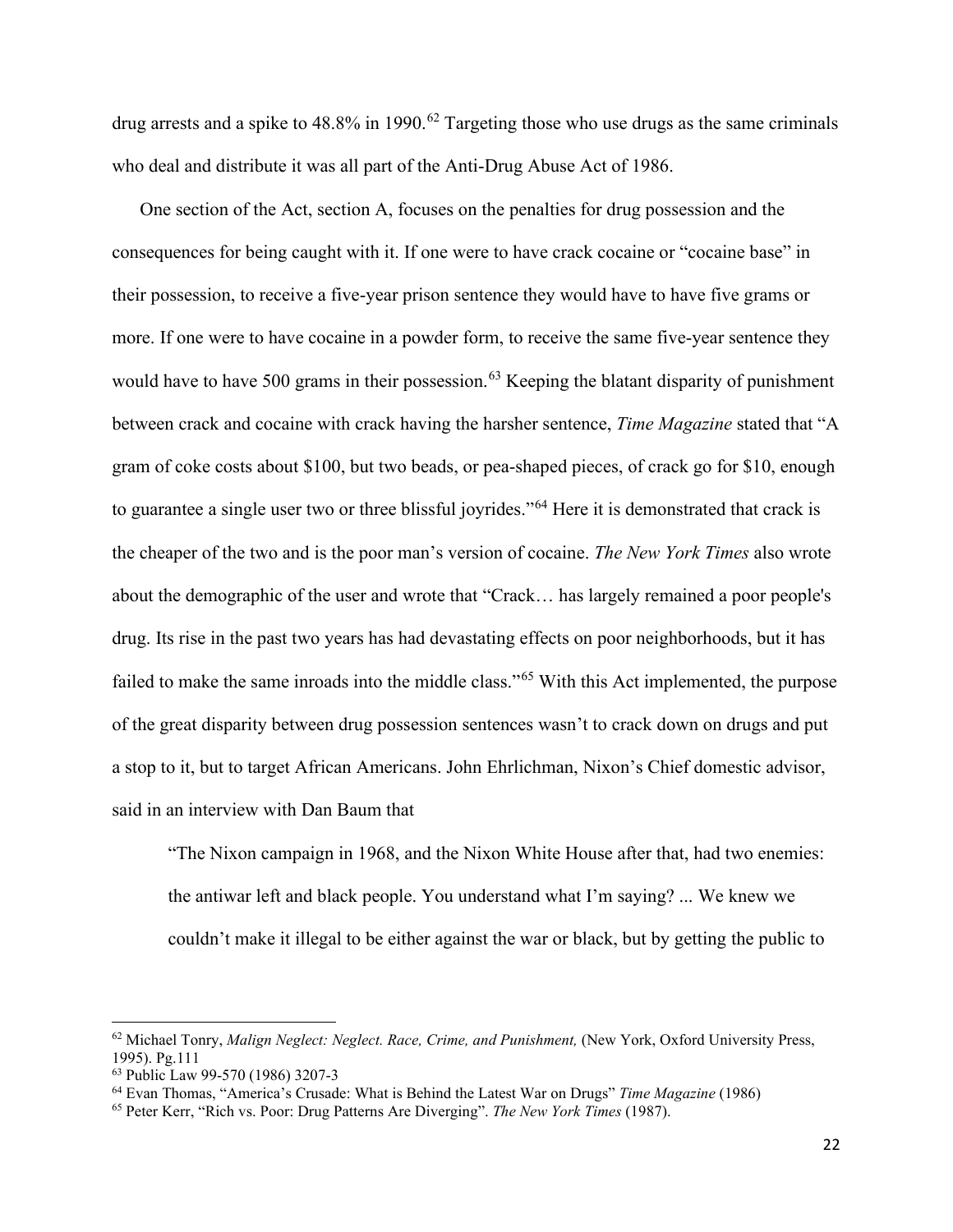associate the hippies with marijuana, and blacks with heroin, and then criminalizing both heavily, we could disrupt those communities. We could arrest their leaders, raid their homes, break up their meetings, and vilify them night after night on the evening news.

Did we know we were lying about the drugs? Of course we did."<sup>[66](#page-23-0)</sup>

My making those that are involved with crack whether is being a user or seller, they were seen as the enemy of the people in this all-out war and the enemy wasn't just the drug, but black people as well.

When examining the data of arrests from Tonry's book, there wasn't just a minor increase in arrests, but a drastic change. Looking at the giant disparity between prison sentences and weight of possession of crack to cocaine, it was obvious that this new act was created to target African American people, especially after Nixon's Chief domestic advisor stated that that was the plan of the War on Drugs when it began in in the 70s.

**News: Sports and Crack Cocaine.** Money and cocaine went hand in hand like bread and butter. With many athletes having lucrative contracts and the love for partying, many turned to cocaine as a way of entertainment. In 1980, *The Washington Post,* reported that anywhere between 40-75% of athletes were using cocaine and  $10\%$  of those users were using crack.<sup>67</sup>

The usage of drugs, predominantly cocaine and crack and heroin, especially in the NBA, was becoming so widespread that in 1983, the NBA issued a rule that anyone who was involved with either of the two drugs would be permanently barred from the organization. Michael Ray Richardson, the Nets' guard, had recently completed a five-week treatment for abuse of cocaine. When talking with reporters he said "Rules won't do it... The N.B.A. doesn't understand that drugs are a disease that changes your entire life. It's an illness, and only the player can cure it.

<span id="page-23-0"></span><sup>66</sup> Alex S. Vitale, *The End of Policing*. (Verso. Brooklyn, NY. 2018) pg. 133

<span id="page-23-1"></span><sup>67</sup> Chris Cobbs, "Widespread Cocaine Use by Players Alarm NBA", *The Washington Post* (1980).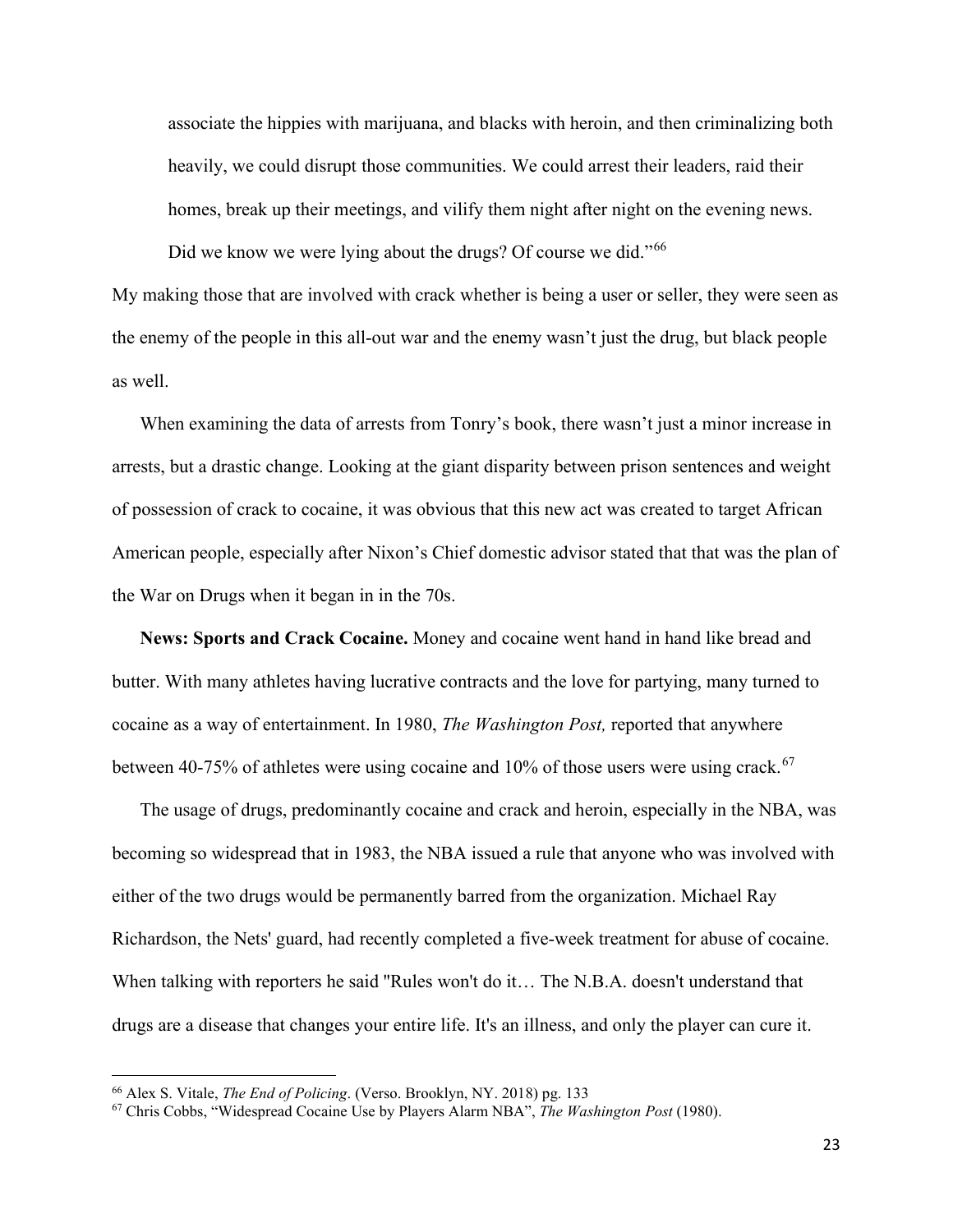The big problem is that people who are on drugs are ashamed to admit it. They have this terrible fear of getting up in the morning and seeing a newspaper headline that so and so is on drugs.''[68](#page-24-0) Richardson made a great point about abuse and that it is an illness. These people are suffering from addiction and need treatment, but many are either too afraid to seek it or enjoy the lifestyle of the drug to much. In 1986 the Washington Post issued a list of NFL players from 1980 to the present with it being 43 strong.<sup>[69](#page-24-1)</sup> While some of the positives would be for performance enhancing drugs, 14 of the 43 were involved with cocaine or "forms of cocaine".

Although there would be rules placed in the professional league, people would still die of the drug. In June of 1986, the NBA draft would happen. Dominant college player Len Bias from the University of Maryland that many believed could rival Michael Jordan was the second pick of the NBA draft in the first round for the Boston Celtics. Two days later he would be lying face down dead at a campus party from "cocaine intoxication".<sup>[70](#page-24-2)</sup> He was only 22 years old, however he wouldn't be the only young athlete to die as a result of using cocaine. Less than 10 days later, Don Rogers of the Cleveland Bears would have a heart attack after using cocaine. He was only 23 years old. $71$ 

Both Bias and Rogers' death took the country by storm due to both being high profile cases regarding young men. *The Washington Post's* reporting on the usage of cocaine in the 1980s showed that it was not only widely used, but that it had been going on for many years before in the 1970s. Even though there was a rule change in 1983, athletes ending up in rehab or being busted, people were still trying crack and still dying.

<span id="page-24-0"></span><sup>68</sup> Sam Goldaper, "N.B.A. Will Ban Drug Users" *The New York Times* (1983).

<span id="page-24-1"></span><sup>69</sup> "Reported NFL Drug Cases Since 1980" *The Washington Post* (1986)

<span id="page-24-2"></span><sup>70</sup> Susan Schmidt and Tom Kenworthy, "Cocaine Caused Bias' Death, Autopsy Reveals: Dose aid to Trigger Heart Failure; Criminal Inquiry to Be Pressed". *The Los Angeles Times* (1986).

<span id="page-24-3"></span><sup>71</sup> Ben Donahue, "The Tragic Story of Browns Safety Don Rogers (Complete History)", Browns Nation. (2020)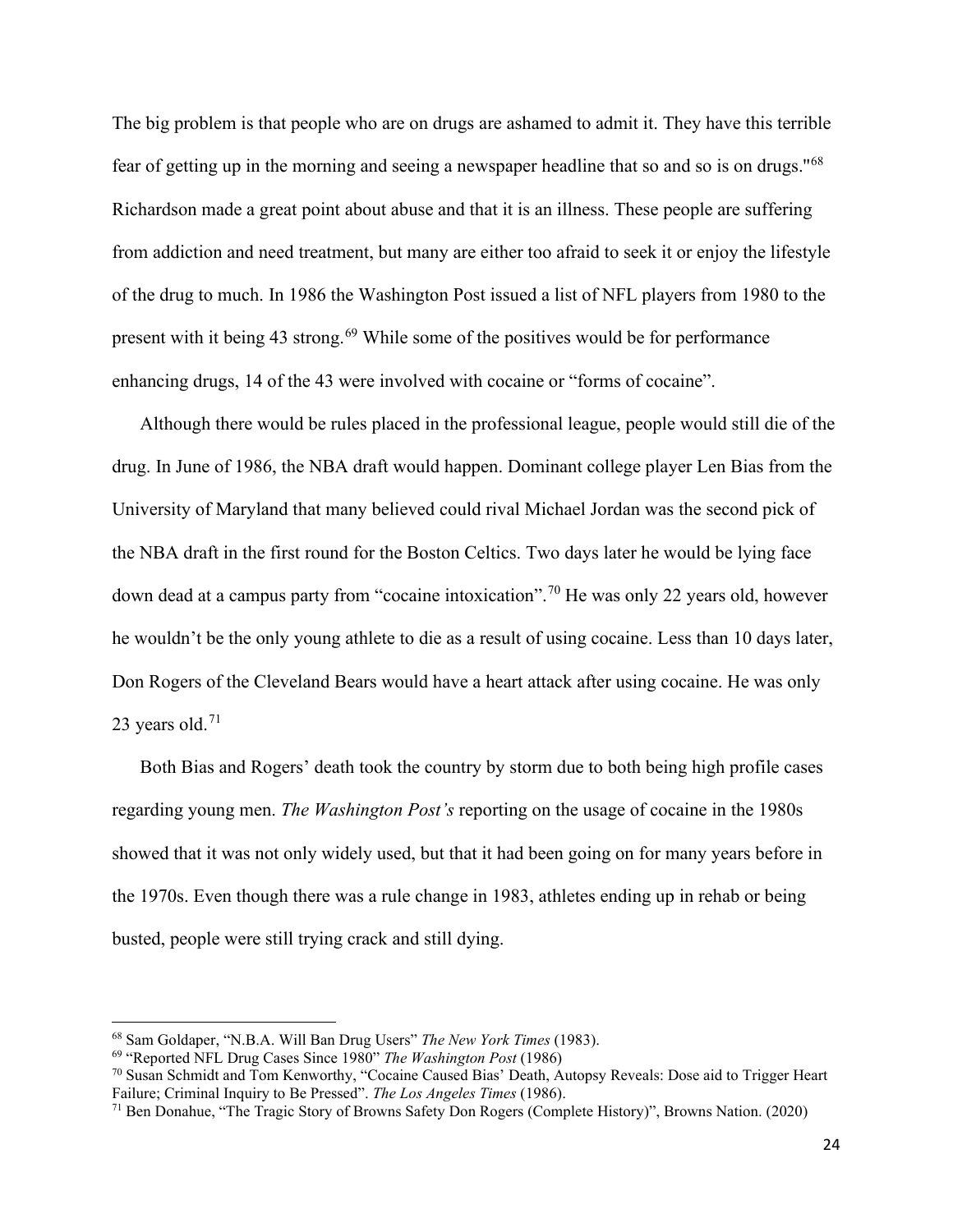**News: Crack and Gang Violence on TV.** Apart from the coverage in the news of cocaine's usage in sports, increased arrests, and the plan behind the War on Drugs, another topic covered would be the violence surrounding the drug. This section will dive into sources from television broadcasts and print and how they portrayed the events going on at the time. The first area looked at would be reporters with police officers on the 'frontlines'.

Reporters captured frustration between residents, interviews with officials, and ride alongs with police officers, all of which would help portray the chaos going on at the time, but the act of handling the epidemic of crack apart from arrests would remain absent. Mike Kelly of News Center 4 reported on the streets of East Polo Alto while doing a ride along with officer Doug Medina. "The area that we are going to now is another haven for violent crime and the trafficking of narcotics," the officer stated.[72](#page-25-0) Just several days prior to the filming an officer, Joel M. Davis, was gunned down in that same stretch that was being patrolled. The camera panned around the surrounding area; brown lawn, broken fences, battered cars, and African Americans wandering the streets. They take a turn down a street by the nickname of 'crack-row'. Officer Medina stated that this stretch is "… infested with drug dealers, and persons carrying guns. It's notorious for violent crimes against not only citizens but police officers as well."[73](#page-25-1) Using the phrasing like 'infested', 'notorious', and 'haven' to describe the areas where these people live builds up a negative reinforcement towards these individuals that are then shown on TV.

In the same video the mayor of Polo Alto was interviewed about the crime in the previously reported area. He said that one out of five are involved in illegal activities in that area. When reporter John Falmer interviewed Sheriff Richard Rainey of Contra Costa County on the success of the War on Drugs, Sheriff Rainey said it's, "very obviously right now that the way that it is

<span id="page-25-0"></span> $^{72}$  Mike Kelly, "Dope 079". Archive.org. (1988).  $^{73}$  Ibid.

<span id="page-25-1"></span>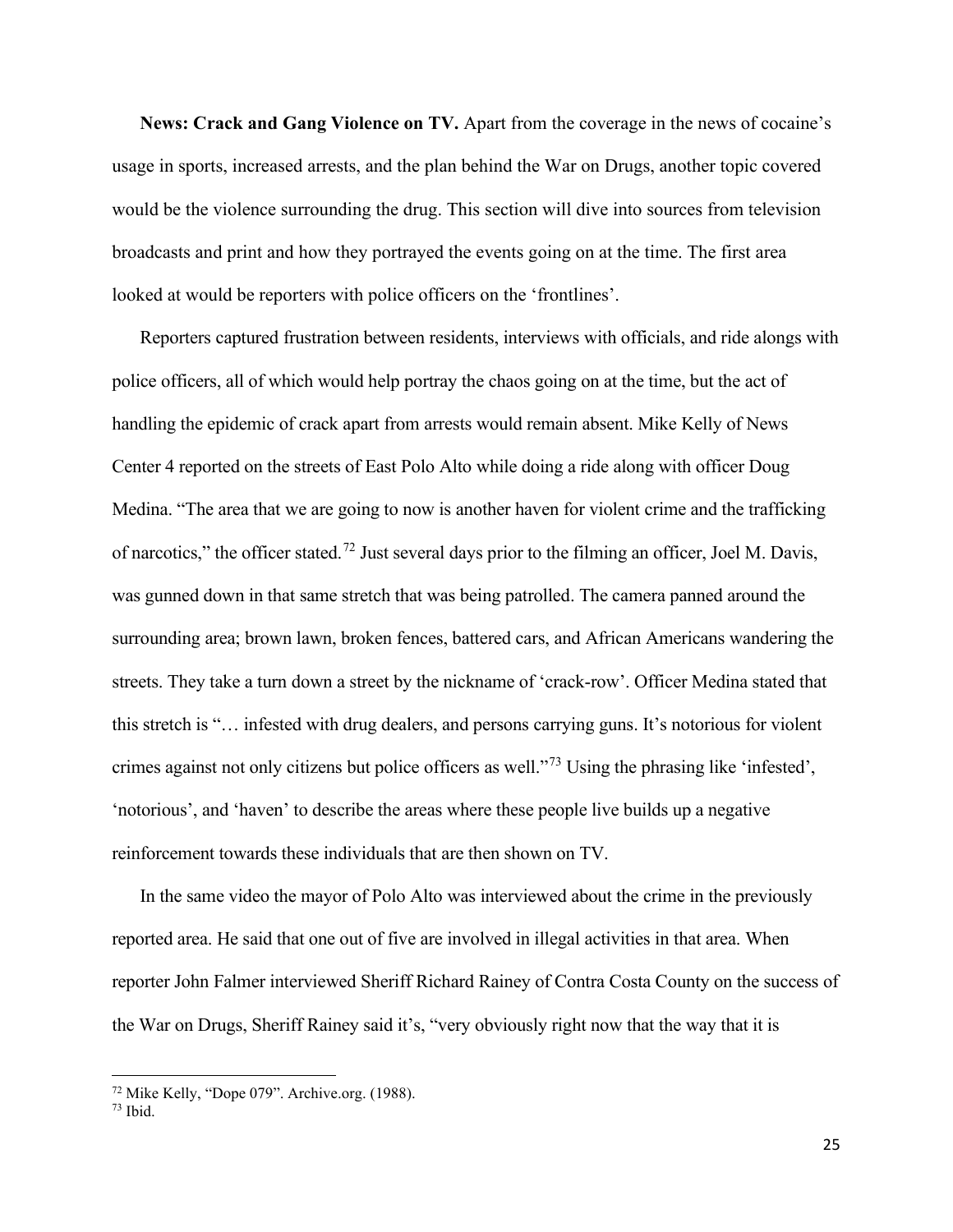increasing, we are losing the War. There is no way that we are controlling the amount of cocaine and crack that is out on the street."<sup>[74](#page-26-0)</sup> His department is outmanned and underfunded for the task that they are trying tackle. When the clip ends the viewer is left in a state of discomfort ability because as explained above, there was a huge budget increase to tackle the war on drugs, almost double. There was also a new anti-drug abuse act created as well to curve the usage and dealing of crack, yet when the reporters are there with the police officers getting their take on the situation, they are blunt with their information. It has a hopeless sense to it in a way that even though all of this has been done to stop the drug, these officers are still losing the war. There is a drug that is ravaging these areas and greatly impacting these people, and the response to the situation is to send out patrol units to make arrests. This being portrayed on the screen builds up the connection between arrests and crack, not health crisis and crack. By having officers explain that they are losing the War on Drugs, that they can't get a control on crack and cocaine coming in, and don't have enough officers, the viewer is left with the fear of losing this War and fear that these drugs could make an impact on their lives and communities.

With the display of officers making arrests, and comments and statements by them that they are underfunded and losing the War, the talk of how to get a better handle on the situation is common. KPIX News, San Francisco News, held a televised town hall meeting with various citizens ranging from those concerned about crack to those who've been directly affected by the drug. Tanya, a young African American woman spoke about the lure to the drug dealing life and that, "they see this lifestyle that they wanna live, and because of drugs, once you get involved with the drug thing, the money is so quick and so fast you completely get caught up and don't think of morals."<sup>[75](#page-26-1)</sup> One teen says how her high school was nicknamed "Homicide High" due to all of the murders

<span id="page-26-1"></span><span id="page-26-0"></span> $74$  Ibid.<br> $75$  "48 HRS Crack Street 2" Archive.org 9/14/1989.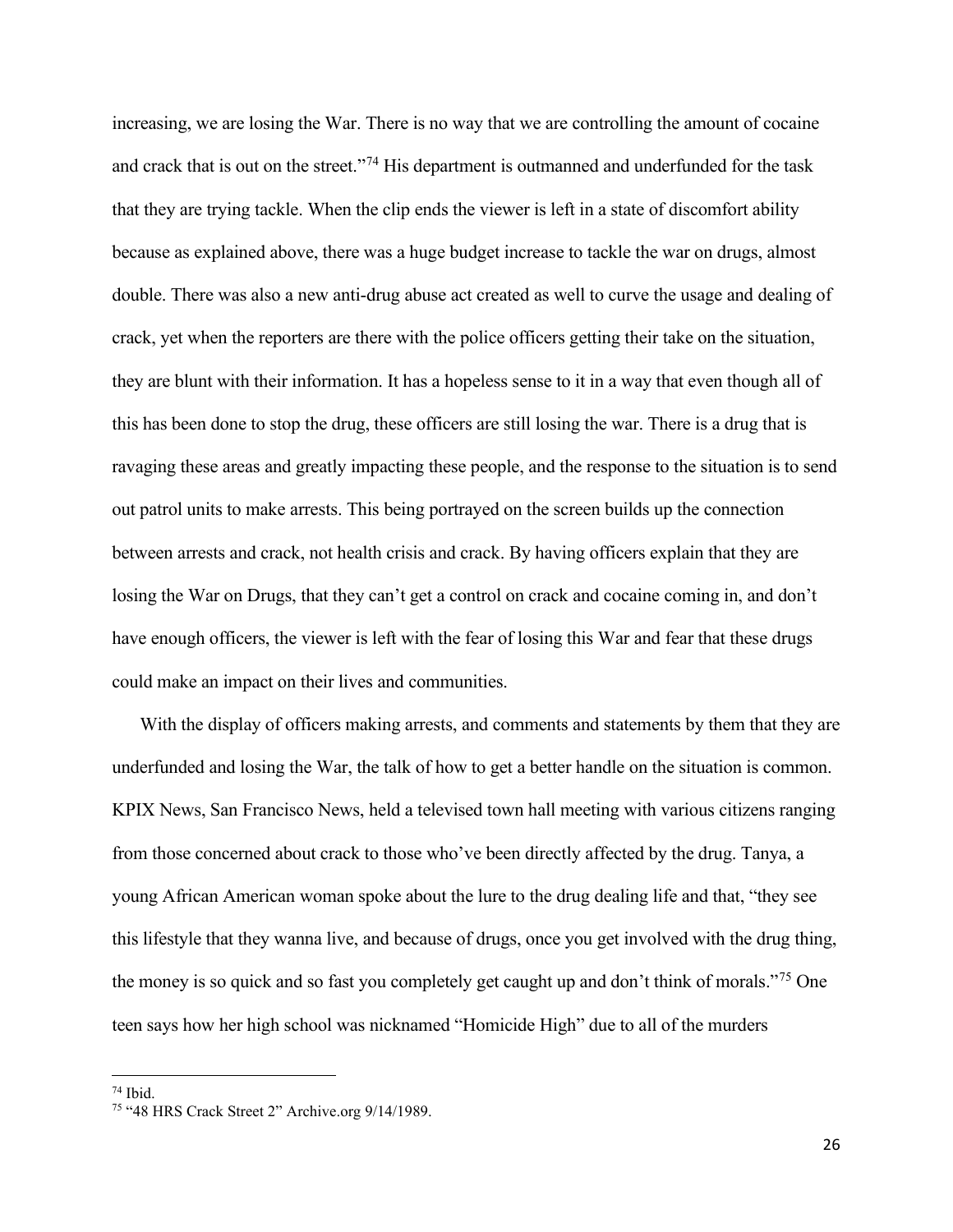surrounding the school. The host of the town hall asks whether or not people would be more inclined to pay more in taxes that would directly go to countering the crack and cocaine dealers. It is reported that over 630 call in and 57% say they would pay higher taxes to counter the situation. The previous examples by officers and their interaction with crack were all in the surrounding Bay area, the same place that the town hall was hosted. The constant coverage of the effects that crack was having was slowly starting to creep into other's fears that they too could meet a similar state.

The coverage of drug kingpins would also be a topic in the news. With the 100:1 cocaine to crack ratio, it wasn't hard for the police to shake down someone and find a small amount of crack on them. This method was proving successful since there was a growing increase in those being sent to prison for the possession of crack. However, this won't stop crack because there will always be a user. The police would go after the supplier in an effort to stop the flow of drugs. For Colombia it was Pablo Escobar and the Medellin Cartel, in Oakland it would be a new person every few years taking over their predecessor's territory.

Taking down the kingpin responsible for the supply of drugs in an effort to stop the drug, however this task would prove to be more difficult than one would expect. The downside to bringing down a drug lord was a new one taking their place and having to start the whole process of building a new case all over again. As a result the control of crack and gang turf wars were showing no slowing down with the removal of major dealers. On local Los Angeles evening news, a news anchor releases the details of an Oakland local who had been arrested for crack cocaine possession. "A 20-year-old man accused of being Oakland's crack cocaine kingpin appeared in court today. He has been arrested in what police call the "biggest crack bust in city history." Police say gang warfare may break out to fill the power vacuum because of Reed's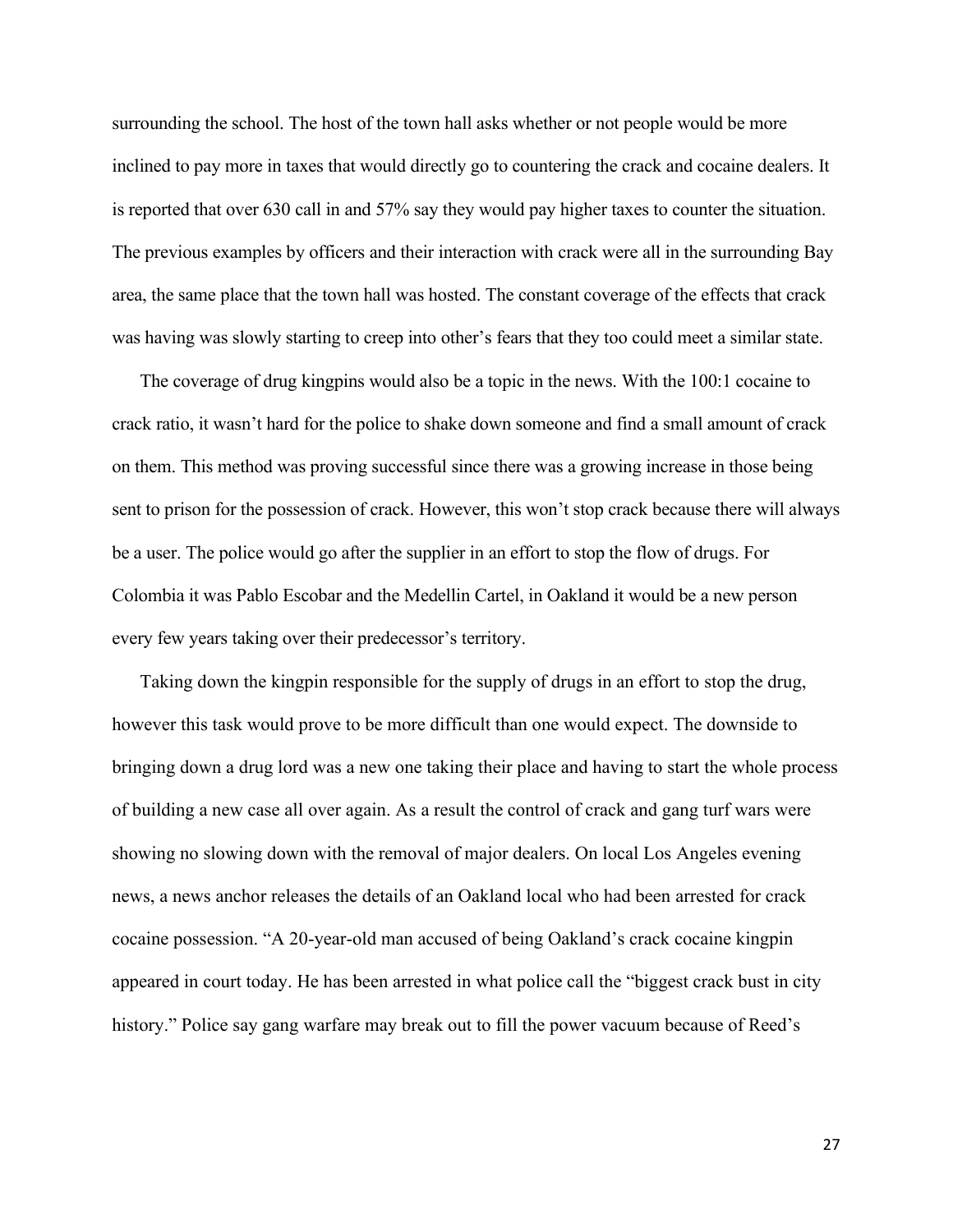arrest."[76](#page-28-0) First the graphic of pills and powder with the bolded white letters reading 'crack' followed by a courtroom sketch of Darryl Reed.<sup>[77](#page-28-1)</sup> This would be a common sight when showing arrested drug dealers/kingpins, a courtroom sketch with a brief overview of them.

When looking further into an *LA Times* article on the same subject, it was stated that "In three years, Reed rose from street dealer to multimillionaire, according to Oakland narcotics Officer Ken Scott… Agents suspect that Reed may have taken over some of the territory previously controlled by reputed Oakland drug lord Rudy Henderson, who awaits trial in federal court on narcotics charges."[78](#page-28-2) This would be a common issue for law enforcement at the time in regard to the arrest of major drug dealers. At the time of his arrest Reed had control in "… East Oakland, West Oakland and North Oakland"<sup>[79](#page-28-3)</sup> and now that territory is open for the taking. Reed on his way out and territory wide open. Reed seized his territory from his predecessor, Rudy Henderson, and now Reed's territory will be fought over and seized just like the time before him. With one taking control after the next, the last major drug dealer of Oakland would be Anthony Flowers who would be sentenced in 1999 for his control of East Oakland for his reign between 1988 and 1994.<sup>80</sup>

Between Flowers, Reed, and Henderson, the coverage of drug dealers controlling territory in Oakland was nothing new. Felix Mitchell was the original drug kingpin who turned Oakland into a drug cornerstone of the country back in the 70s. <sup>[81](#page-28-5)</sup> The predominant drug sold by this organization would be heroin but would shift to cocaine and crack cocaine towards the mid-1980s.<sup>[82](#page-28-6)</sup> When

<span id="page-28-6"></span><span id="page-28-5"></span><sup>81</sup> Austin Hsu, "Felix Wayne Mitchell ("Felix the Cat") (1954-1986)". *Black Past*, (2018).  $82$  Ibid.

<span id="page-28-2"></span>

<span id="page-28-1"></span><span id="page-28-0"></span><sup>76</sup> "Dope 094". Archive.org. (1988). 77 Ibid. 78 United Press International. "Reputed Oakland Drug Kingpin Charged After Cocaine Lab Raid". *Los Angeles* 

<span id="page-28-4"></span><span id="page-28-3"></span><sup>&</sup>lt;sup>79</sup> David Debolt, "Oakland 'crack king' Darryl Reed gets clemency from Obama". *The Mercury News* (2016). **<sup>80</sup>** Thaai Walker, "Drug Kingpin's Sentencing Ends Bloody Era in Oakland / Decades of turf wars over as citizens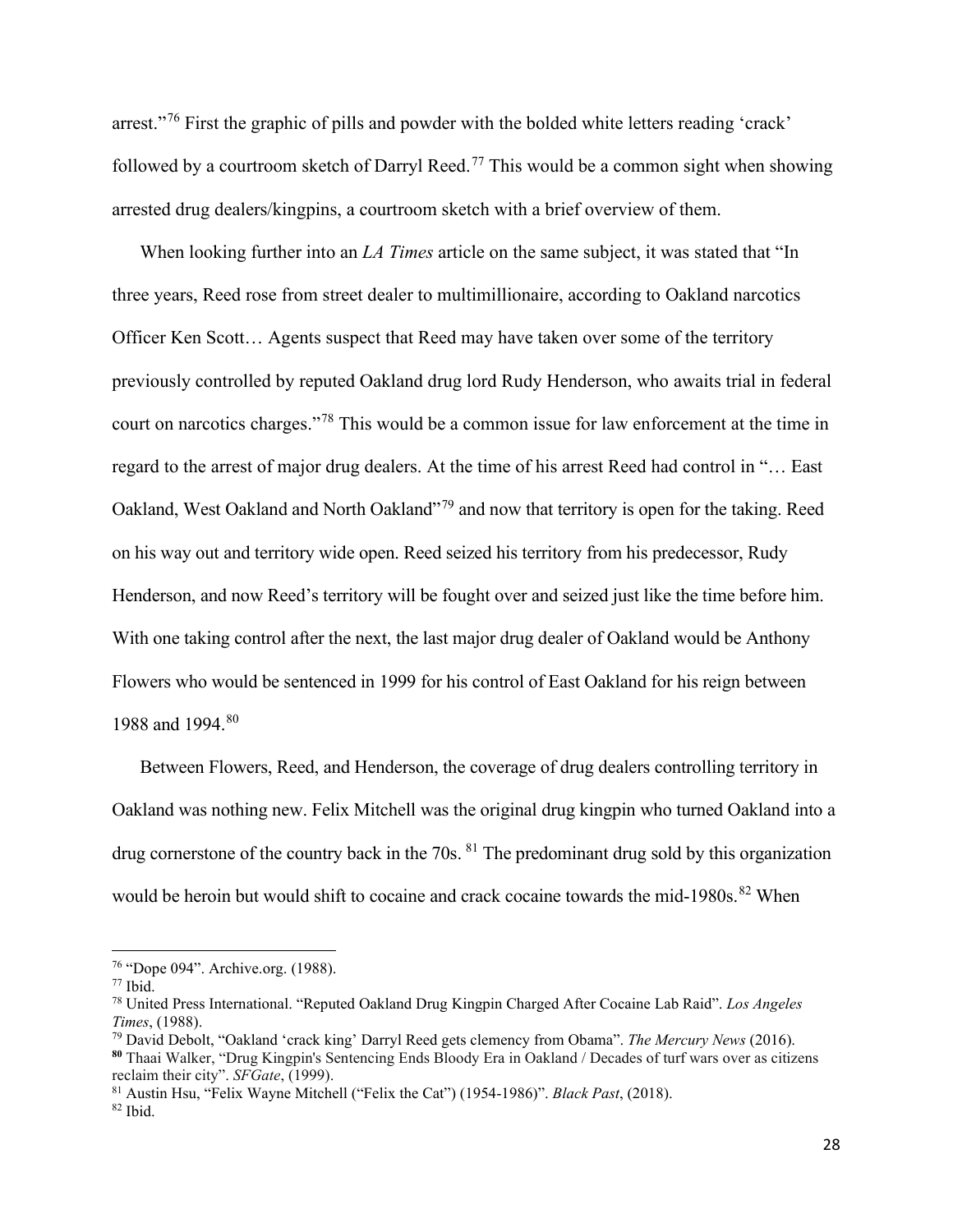describing how to maintain control over their turf, it was stated that many of the techniques used are now the basis of modern gang violence. "These techniques included the use of children as delivery agents and spotters along with drive-by shootings to punish both their enemies and disobedient clients."<sup>[83](#page-29-0)</sup> The usage of drive-by shootings was nothing new in the world of crime. It had become popular during the prohibition era but faded out of fashion. It wasn't until Felix Mitchell came along that it saw its reboot and one that would stick. It would become synonymous with gang violence and portrayed on the big screen to a great extent.

With constant coverage in various forms of media regarding the relationship between gangs, poverty, and crack, the targeting of minorities, mostly African Americans would be the target. When examining the number of arrests made from the War on Drugs, African Americans make up almost 30% of all drug related arrests even though they only make up 12.5% of the population. <sup>[84](#page-29-1)</sup> This means that they are six times more likely to be arrested than their white peers. The targeting by police towards African Americans was shown on the news whether it be in print or televised, and the coverage and reporting of gang violence in California would reinforcement this idea that the War on Drugs really is a war. However, all of this would be provided as sources for film where the reality of these area will be put on the silver screen for everyone to see.

*Boyz n the Hood.* In 1991, the film *Boyz n the Hood* was released depicting the events previously discussed like gang violence, drug use, and crime. The film was written and directed by John Singleton, an African American who wanted to make an authentic film about gangs, drugs, and poverty. Starring rapper Ice Cube of the group NWA, Cuba Gooding Jr. and Laurence

<span id="page-29-0"></span> $83$  Ibid.

<span id="page-29-1"></span><sup>84</sup> Betsy Pearl, "Ending the War on Drugs: By the Numbers". Center for American Progress, (2018).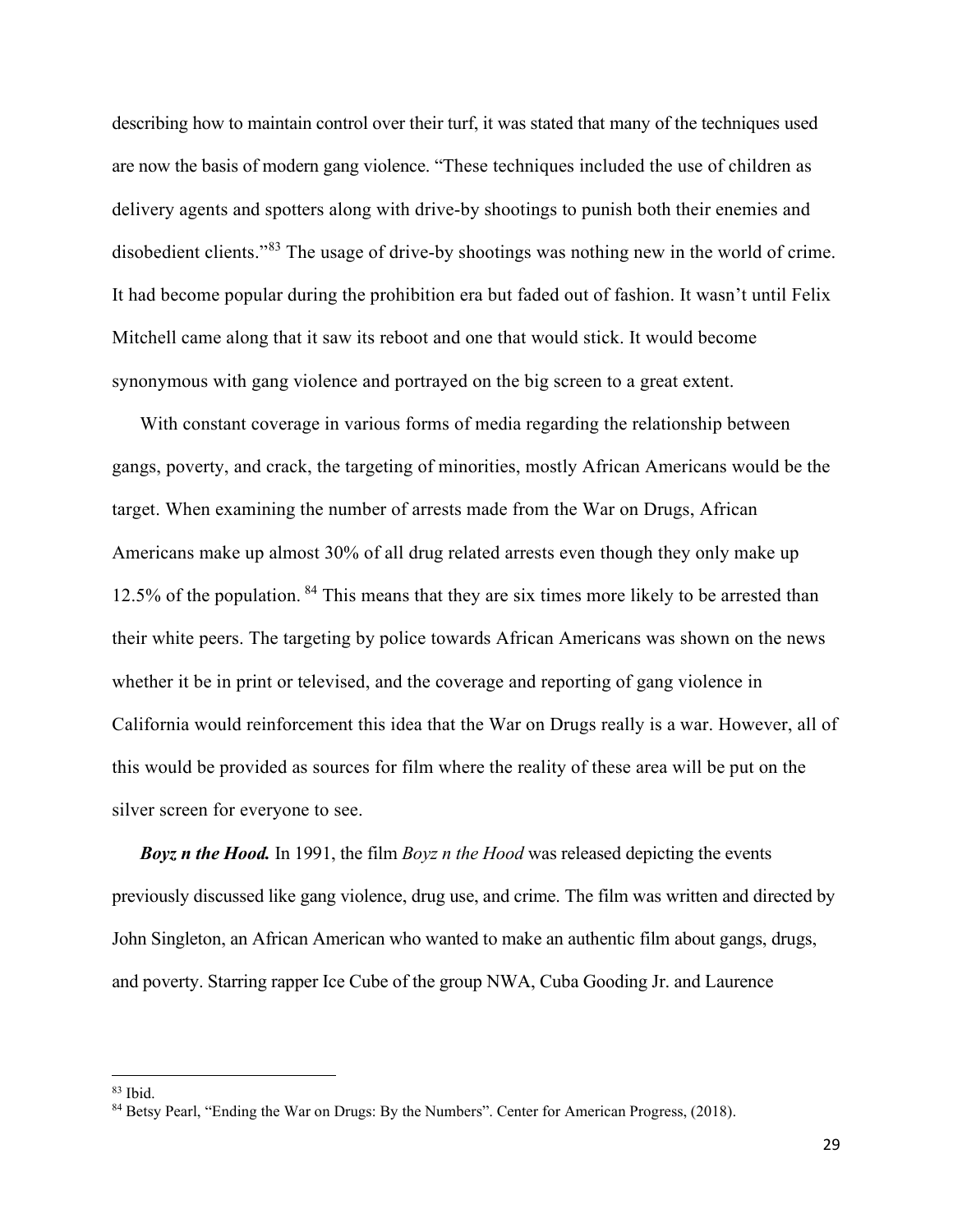Fishburne, the strong African American leads would drive home the emphasis of racial discrimination from police and gang violence in the film.

The film begins in 1984 with the child version of the cast. A young Tre, who will be played by Cuba Gooding Jr. later in the film, is reprimanded by his teacher for having a volatile temper and lack of respect for authority. When his mother finds out, she plans on sending him off to live with his father in hopes he'll learn better morals and life lessons. Upon meeting his father, young Trey is ordered by his father to rake his leaves to learn about responsibility and hard work. Tre's father asks the boys if they rake the lawn he'll pay them five dollars to which one of the boys responds with "that ain't shit. I'd make more money doing nothin." Trey's father quickly asks, "doing what?" to which 'Doughboy', Tre's friend, said "working for his uncle."<sup>[85](#page-30-0)</sup> Chris is eluding to doing criminal activities with his uncle for better pay. As a result of choosing that path in life, when Chris is shown later in the film as an adult, he is in a wheelchair having been paralyzed from a shooting. The last we see of 'Doughboy' and Chris in their childhood they are being arrested on the charges of shoplifting, small crime that would lead to greater criminal affairs in their lives.

When the viewer sees these children again, they are late teens at a BBQ, and the choices they made as children has molded them into the end product. Tre was sent off to his father to become a mature and responsible young man and he does just that. He is a good student, works at a clothing store, and plans on going to college. 'Doughboy', played by Ice Cube, is celebrating his release from prison and being a member of the local gang the Crips. He is accompanied by two new friends who are also Crip members, Dooky and Monster. Ricky, one of Tre and 'Doughboy's original friends his planning on becoming a star athlete and go to college. His only struggle is his grades.<sup>[86](#page-30-1)</sup> Tre is one of the few from the film who has his life together, the only other one is his

<span id="page-30-1"></span><span id="page-30-0"></span><sup>85</sup> John Singleton, *Boyz n the Hood*. Colombia Pictures. (1991). 86 Ibid.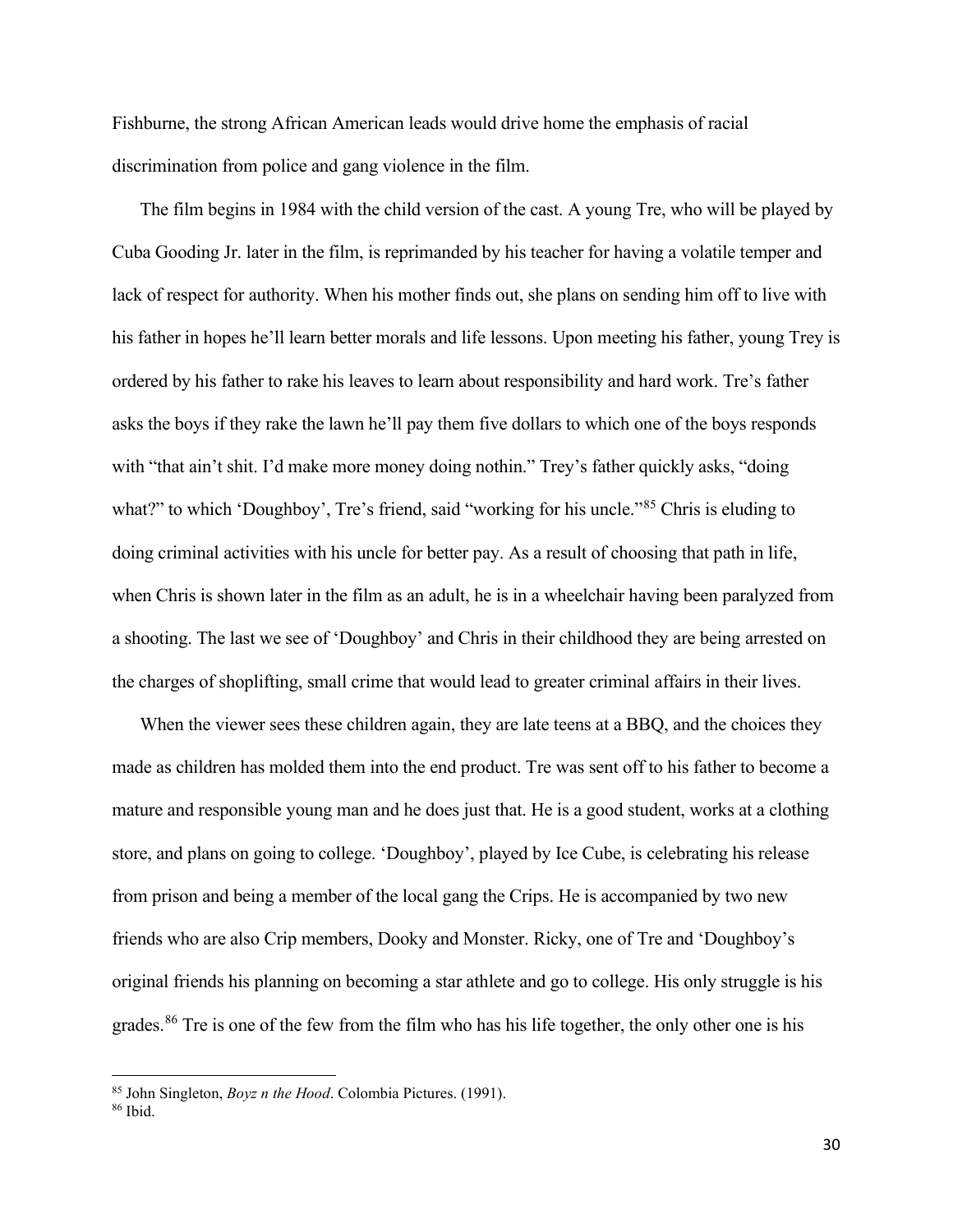girlfriend. The rest are trapped in their environment while Ricky sees his way out by means of sports.

Similar to the death of Len Bias, Ricky's life is cut short by means of the criminal underworld. Ricky is gunned down by some Bloods in a drive-by shooting by means of a retaliation for his affiliation to his half brother 'Doughboy'. While he saw his path out of the life of poverty, and drugs and gang violence, it would be ended by the cruel environment that he lived in. But, these crimes don't go unpunished in that life. 'Doughboy', Monster, and Dooky drive around at night looking for the Bloods that murdered his half brother. Similar to the Crips, they too commit a drive-by shooting and gun down the three Crips.<sup>[87](#page-31-0)</sup> 'Doughboy' talks to Tre the next day and acknowledges that the Bloods are now going to be gunning for him. In the epilogue it is stated that 'Doughboy' is murdered two weeks later and both Tre and his girlfriend go to college. Like Chris one could end up paralyzed from a shooting, like Ricky one could end up being a casualty of an innocent killed in the war between gangs, or like 'Doughboy', one could end up murdered for continuing the feud between gangs. Unlike *Scarface*, there is nothing glamorous or redeeming about this film. *Scarface* had flashy cars and clothes, large wads of money, and a bright fun environment. When comparing it to *Boyz n the Hood*, the colors are darker, there aren't any flashy clothes or cars, and no one seems to be having as much fun as Tony Montana was.

When it comes to looking at racial discrimination, there are two instances in the film where Tre is involved. The first being when he is a child living with his father. A man breaks into their house but Tre's father fires two shots at him and he escapes. The police are called but it takes over an hour for them to arrive. When they do arrive, it is a white and black officer. However, the racism doesn't come from the white officer. The white officer says "we got a call of a burglary here?" to

<span id="page-31-0"></span><sup>87</sup> Ibid.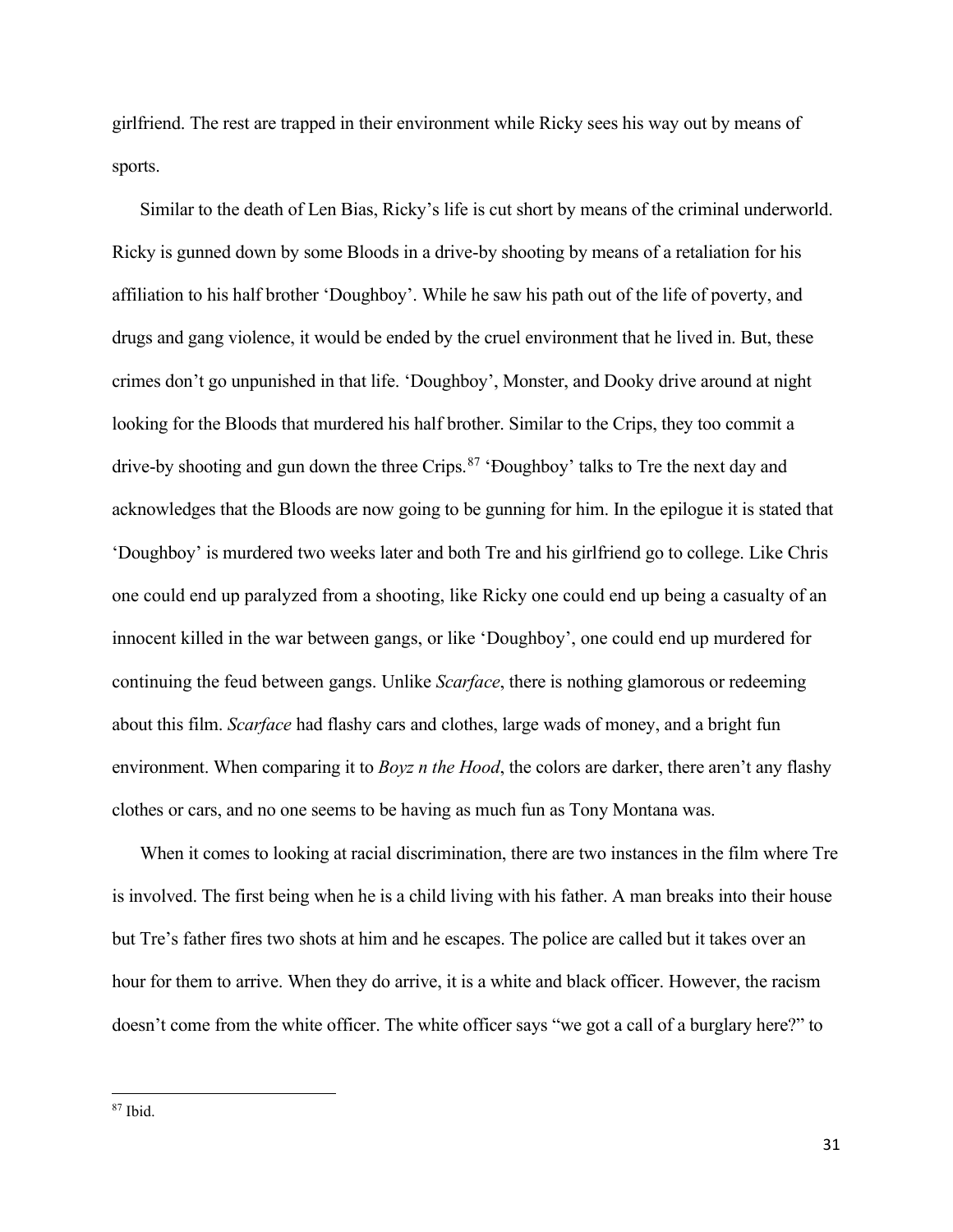which Tre's father responds ", yeah, that was about an hour ago." The black officer aggressively interjects and says "Whoa! We didn't ask you that."[88](#page-32-0) Hostile tension grows between Tre's father and the black officer. The white officer calmly asks questions and tries to get a statement. When it is stated that nothing is missing the black officer says, "Good. No need to make out a report." When the white officer heads back to his vehicle the black officer leans in and glares then says, "you know its too bad you didn't get him. It would be one less nigga on the streets to worry about."[89](#page-32-1)

When Tre is older, he has another run in with the police and he receives more harassment from the same black officer. They are profiled as suspects after a shooting and are pulled over. Upon stepping out of the vehicle, Ricky is questioned by a white officer and Tre is shoved around the hood of his car. When asked if he has drugs on him, Tre responds with "No", but the officer doesn't like the response and turns him around saying, "you think you tough?"<sup>[90](#page-32-2)</sup> as he put the barrel of his pistol up to Tre's neck to instill fear in him. The viewer sees the blatant targeting of both Ricky and Tre because of the color of their skin and the officer feels he has the authority to harass Tre because he is black and a suspect. Since the launch of the War on Drugs, there has been a growing number of police harassment towards African Americans.<sup>[91](#page-32-3)</sup> From Nixon's Chief domestic advisory advisor stating that the War was to target blacks, and that they make up a significantly larger portion of incarcerated inmates for drug possession in comparison to whites, the shake down and targeting of them by police was proving to be successful and displayed here

<span id="page-32-0"></span> $88$  Ibid.

<span id="page-32-1"></span> $\frac{89}{90}$  Ibid.

<span id="page-32-2"></span>

<span id="page-32-3"></span><sup>&</sup>lt;sup>91</sup> Fabricant MC. "War crimes and misdemeanors: Understanding "zero-tolerance" policing as a form of collective punishment and human rights violation." *Drexel Law Review.* (2011) 373–414.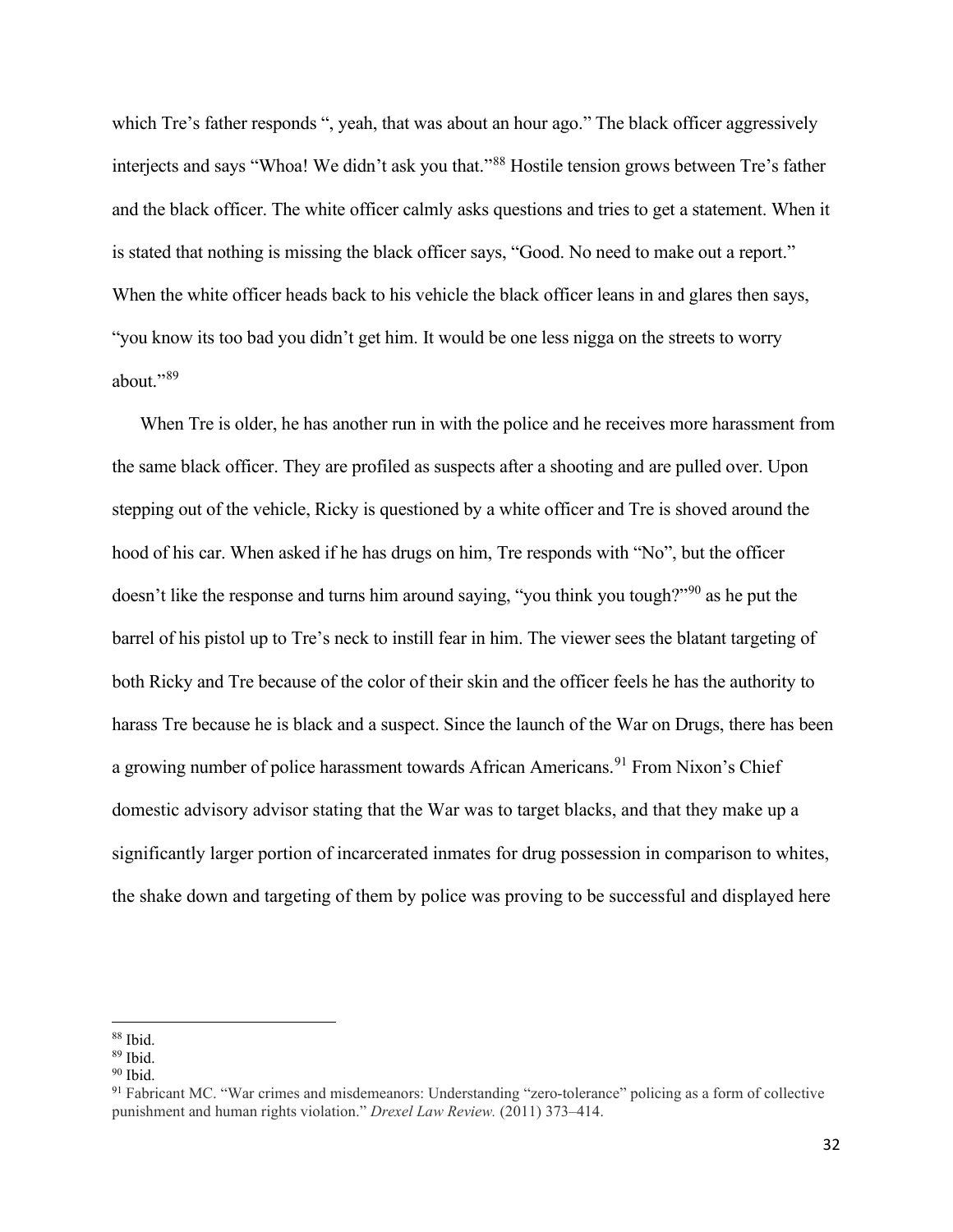in *Boyz n the Hood.* Another film where this would be displayed would be the film *Straight Outta Compton* based off the group NWA and named after their album.

**Straight Outta Compton.** The scene that is focused on here would be a police harassment that blatantly targets the group solely because they are black. A squad car pulls up and similarly to the officers in *Boyz n the Hood*, the officers are both black and white. The black officer does most of the talking as refers to the men as "niggas" and orders them to get on the ground. As more squad cars pull up the are forced to the ground. The black officer knocks the drink out of one of their hands.<sup>[92](#page-33-0)</sup> When their manager comes out of the building, he sees his musicians on the ground. He asks what is going on to which the black officer responds with "We're checking these bangers to make sure they are clean."[93](#page-33-1) Their manager tries to explain that they are rappers but the officer's rebuttal is that rap isn't an art. "These clients of yours look like gang members." is spoken by the black officer. As the manager starts to yell at the officers for police harassment and racism, he tells the group to get up. As Easy-E, one of the members, starts to get up, he is forced down on his face by a white officer. They force the manager to step back and the group to stay where they are. Everyone is still for about 10 seconds and then the officers let them up as a way of getting one last jab at them in a way of showing the power they have over the situation. As they go to walk back in the manager tells them to be quiet and just walk in. The black officer shoots back with "you heard what your massa said. Get inside. Boy!". to which the manager fires back with a well-deserved, "you shut the fuck up."[94](#page-33-2) Similar to the DEA in *Narcos* being the white saviors to Colombia, the manager here is the white savior to the group. Being the lone man to stand up for the beaten down black men on the ground and make a stand against the racist

<span id="page-33-0"></span><sup>92</sup> F. Gary Gray, *Straight Outta Compton*. Legendary Pictures. (2015) 93 Ibid. 94 Ibid.

<span id="page-33-2"></span><span id="page-33-1"></span>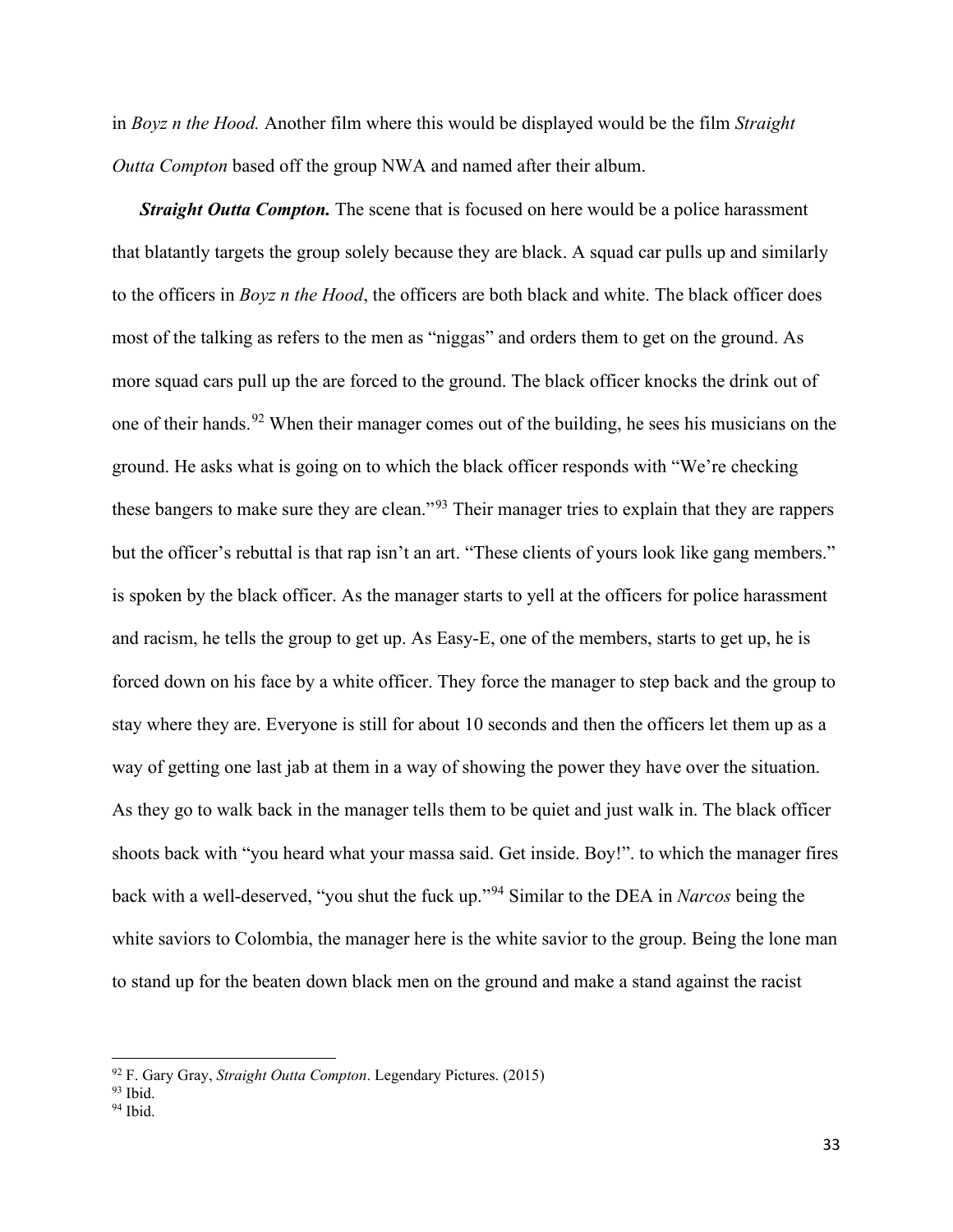officers. In *Boyz n the Hood* there was none of that, it was survival, but in these newer pictures the wrongs of the past have been re-written in an effort the show that there were still good white people in a time of hardship as well as to ease the White guilt.

**Conclusion.** The racial disparity between both African Americans and Latin Americans when it comes to cocaine has been demonstrated through pop culture that associating cocaine with these people of color through movies and shows, heavily criminalizing the drug, then vilifying them on the news, allowed for the support from the American people to lock them up and throw away the key. The coverage of violence like in Miami or Colombia, or Oakland would be used as inspiration for film. Violent and crass characters would be portrayed in these events for the viewer to watch for entertainment purposes.

When looking at the impact that this coverage and depiction has had on Latin Americans, racially charged comments based on the portrayal of these people has made it to the level of the President of the United States. In the 2016 presidential election Donald Trump talked about those across the border and was quoted with saying, "They're bringing drugs, they're bringing crime. They're rapists, and some I assume are good people… Drugs are coming across, pouring across".<sup>[95](#page-34-0)</sup> Stereotypical and racially charged remarks like such would be supported by the extensive coverage of the news and impact on film. The violence from the Latin Americans would be depicted in *Scarface* and *Narcos*. These ill-informed remarks made from decades old movies and television has had the impact to reach the level of the president of the United States.

Targeting of African Americans is nothing new in America. Here the impact that a 19-year span has had from 1975 to 1994 has been examined through the coverage of how this drug

<span id="page-34-0"></span><sup>95 &</sup>quot;Drug Dealers, Criminals, Rapists': What Trump Thinks of Mexicans." BBC News. BBC, (2016).